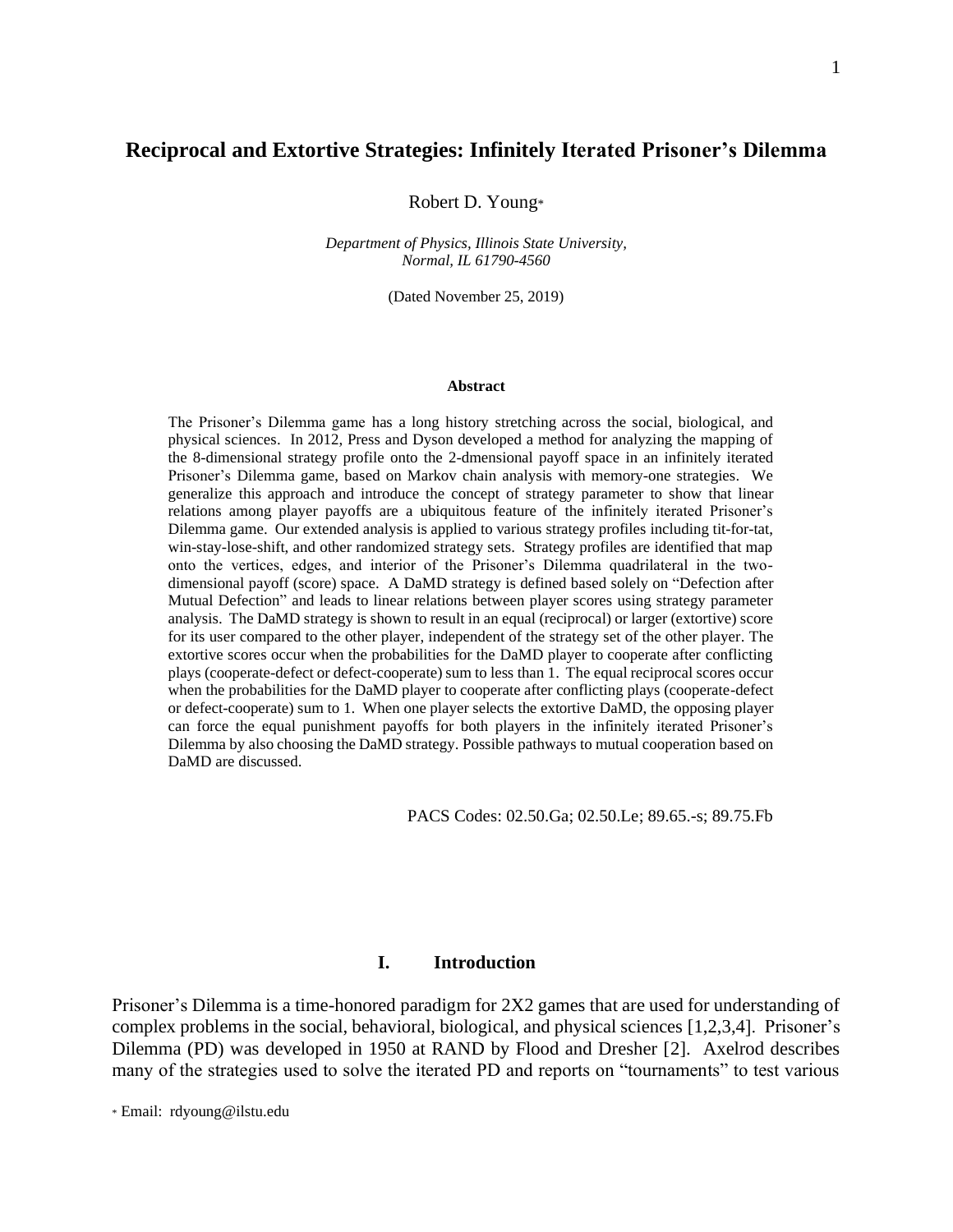strategies developed by himself and many others [3]. These tournaments have continued in one form or another [5]. Nowak has authored an accessible book which treats the iterated PD as well as other classic iterated games focusing on evolutionary dynamics [6]. Recently, Lambert, Vyawahare, and Austin have applied a game theory approach to the physics of bacteria growth and, potentially, cancer propagation [7]. The scope and long history of game theory, Prisoner's Dilemma, and applications makes it surprising that a novel analytic technique for infinitely iterated Prisoner's Dilemma (IPD) was discovered by Press and Dyson in 2012 [8]. At its core, this method of analysis provides tools for understanding the mapping of the 8-dimensional hypercube of strategy profiles of IPD onto the 2-dimensional space of payoffs for the 2 players. This discovery led to a resurgence of interest and new applications of the Prisoner's Dilemma, mostly in evolutionary dynamics [9,10,11,12]. The zero-determinant strategy (ZDS) assumes a player always defects after mutual defection along with other conditions on the player's actions [8]. ZDS was shown to result in a linear relationship between scores of the players. A ZDS that received a higher score than a fully cooperative opponent was called extortionate.

We develop a general analytic technique using the concept of strategy parameter. We identify strategy sets that lead to vertex scores of the PD stage game and strategy sets that map onto the edges of the stage game. These edge strategy sets correspond to players who fully defect or fully cooperate independent of the strategy set of the other player. We show, using a strategy parameter analysis, that linear relations between player scores are a ubiquitous feature of the infinitely iterated Prisoner's Dilemma for many well-known strategy sets. Strategy sets include tit-for-tat (TFT), win-stay-lose-shift (WSLS), randomized versions of TFT and WSLS, and a randomized strategy set called the  $\varepsilon$ -strategy set which is an extended version of Axelrod's RANDOM strategy set [3,5,6,9,11]. TFT and WSLS also play vs an opponent using an arbitrary strategy. The initial Axelrod tournaments for IPD were won by TFT [3]. Nowak now calls WSLS "currently 'world champion'" of play for the IPD [6]. The linear relations generated using our strategy parameter analysis give theoretical underpinnings for these computer tournament results.

Based on strategy parameter analysis, we define a general strategy set (DaMD, "Defection after Mutual Defection") that subsumes the ZDS and that can generate a score for its user that is larger than or equal to the score of the other player. We call these two classes of DaMD – extortive and reciprocal. This score ordering is independent of the opponent strategy unless the opponent also uses DaMD. We show that other strategies besides DaMD and ZDS can also result in the same type of behavior of scores, but with an important difference. WSLS is a particularly surprising strategy set in that it has extortive and reciprocal score ordering, but the outcomes are decided by the play of the opponent. Mutual DaMD strategies, leading to a string of mutual defection, are the equilibrium strategy profile for two rational players in an infinitely iterated Prisoner's Dilemma game. This is the same result as the equilibrium mutual defection strategy profile for the single-play and finitely iterated Prisoner's Dilemma games. The DaMD, however, describes a possible pathway to cooperation and enhanced scores for both players, including rational and naïve players. The result can be stable scores greater than those of mutual defection for both players.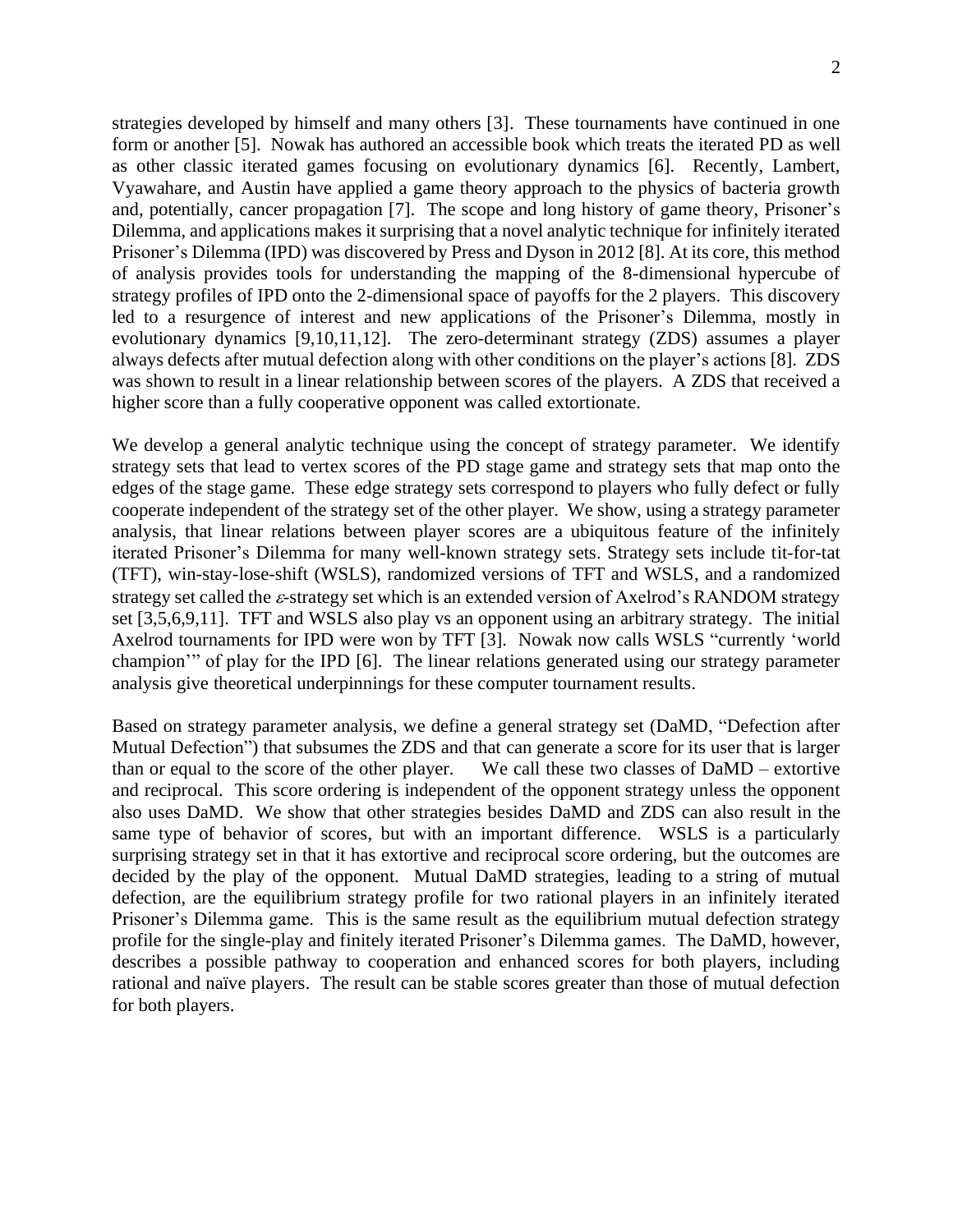## **II. Prisoner's Dilemma Stage Game**

The focus here is the Iterated Prisoner's Dilemma (IPD) game. The IPD is based on the static, stage game that is described in terms of a 2X2 matrix with ordered pair elements. This matrix captures both the strategies and the payoffs of the players in the stage game [13,14]. Fig. 1 gives a standard form of the matrix.



Figure 1. Prisoner's Dilemma Matrix. See text for discussion.

In Fig. 1, the two players are labeled X and Y. Decisions or actions for the individual players are labeled by c (cooperate) and d (defect). The ordered pairs in the four quadrants enclosed by brackets are payoffs of the two players. The first entry of the ordered pair corresponds to the payoff for player X, the second entry to the payoff for player Y. The analysis here is not restricted to having the payoffs for X and Y the same, but we shall assume this condition resulting in a symmetric stage game. So  $R = R'$ , etc. If both players cooperate, the payoff is  $R$  (reward) to each. If both player defect, the payoff is *P* (punishment) to each. If one player cooperates and the other player defects, then the player that cooperates gets payoff *S* (sucker) and the player that defects get payoff *T* (temptation). The classic PD stage game puts two conditions on the four payoffs:  $T > R > P > S$  and, less crucial to PD,  $2R > T + S$ . The first condition ensures that mutual defection with payoff  $(P, P)$  is a Nash equilibrium strategy [13,14,15]. The second condition ensures that mutual cooperation with payoff  $(R, R)$  is the best mutual outcome of the four ordered pairs, a Pareto optimal payoff for both players [13,14]. There are no other conditions on the payoffs for the PD except that usually the probabilities and payoffs employed are drawn from rational numbers. Axelrod emphasizes the payoff set  $(T, R, P, S) = (5, 3, 1, 0)$  which satisfies the condition  $2R > T + S$  [3]. The general analysis below does not depend on the specific values of the payoff set. In all numerical examples, we use the traditional Axelrod payoffs although general results are valid for any payoff set that satisfies the two conditions above. The matrix in Fig. 1 includes both player payoffs (ordered pairs) and player actions (c or d). Game theory uses terms with social, behavioral, or economic connotations so such terms (game, player, payoff, strategy, cooperate, defect, decision, etc.) are encountered in various sections but are concentrated in Section IX. Conclusions.

The payoff sets for the static stage game are frequently depicted on a 2-dimensional plane in which the payoffs of the two players are denoted by  $S_i = T, R, P$ , or *S* with  $i = X, Y$ . Fig. 2 depicts the payoff sets using the Axelrod values.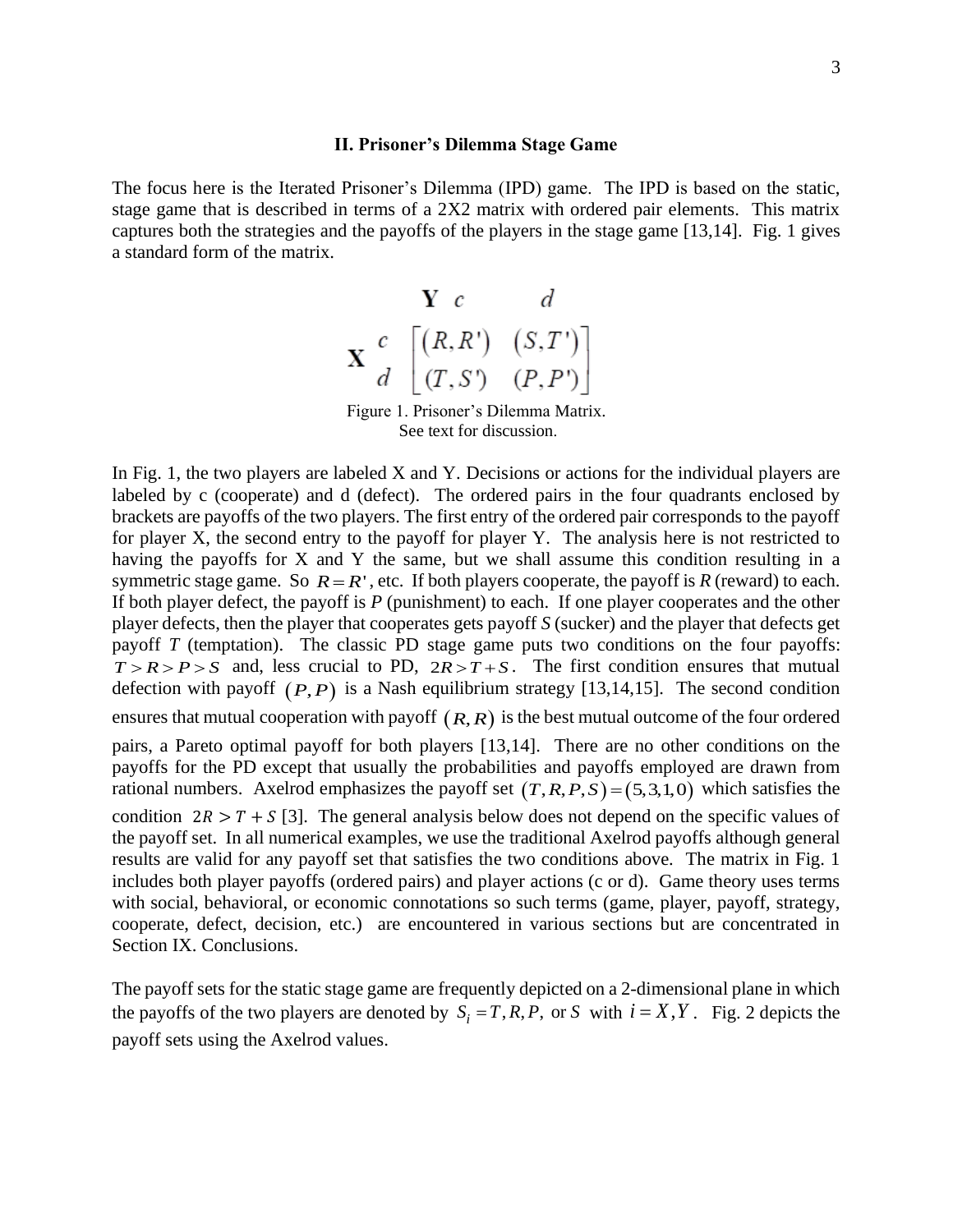

Figure 2. Prisoner's Dilemma stage game.  $(T,R,P,S) = (5,3,1,0)$ . See text for discussion.

For a static stage game with single play and synchronous actions for X and Y, only the four vertices shown as solid circular points in Fig. 2 are valid payoffs. However, it has been realized even from the original work of von Neumann and Nash, that some form of repeated game was necessary for game theory to be relevant to real conflicts. This realization in turn leads to the payoff sets within the quadrilateral enclosed by the dashed lines including the boundary as being valid payoffs for the IPD. The characterization of the strategy profiles for both players leading to these more general payoff points (*S*X,*S*Y) is addressed below. In preparation for this analysis, the equations for the straight lines forming the four edges of the quadrilateral in Fig. 2 are listed in Eq. 1 together with the equations for Axelrod values.

i) Edge I: 
$$
(R-S)S_x + (T-R)S_y - R(T-S) = 0
$$
;  $3S_x + 2S_y - 15 = 0$ .  
\nii) Edge II:  $(P-S)S_x + (T-P)S_y - P(T-S) = 0$ ;  $S_x + 4S_y - 5 = 0$ .  
\niii) Edge III:  $(T-P)S_x + (P-S)S_y - P(T-S) = 0$ ;  $4S_x + S_y - 5 = 0$ .  
\niv) Edge IV:  $(T-R)S_x + (R-S)S_y - R(T-S) = 0$ ;  $2S_x + 3S_y - 15 = 0$ .

At this point, the linear relations in Eq. 1 are only algebraic formulas for the dashed lines joining the four vertices in Fig. 2. Below we show that the four edges have meaning for the IPD in terms of mapping of specific strategy profiles.

# **III. Generalized Analysis of Iterated Prisoner's Dilemma**

The iterated Prisoner's Dilemma involves infinitely repeated play of the PD stage game and synchronous actions of players X and Y. The assumptions of the IPD result in transition probability matrices for player actions that are Markov with row entries adding to unity. The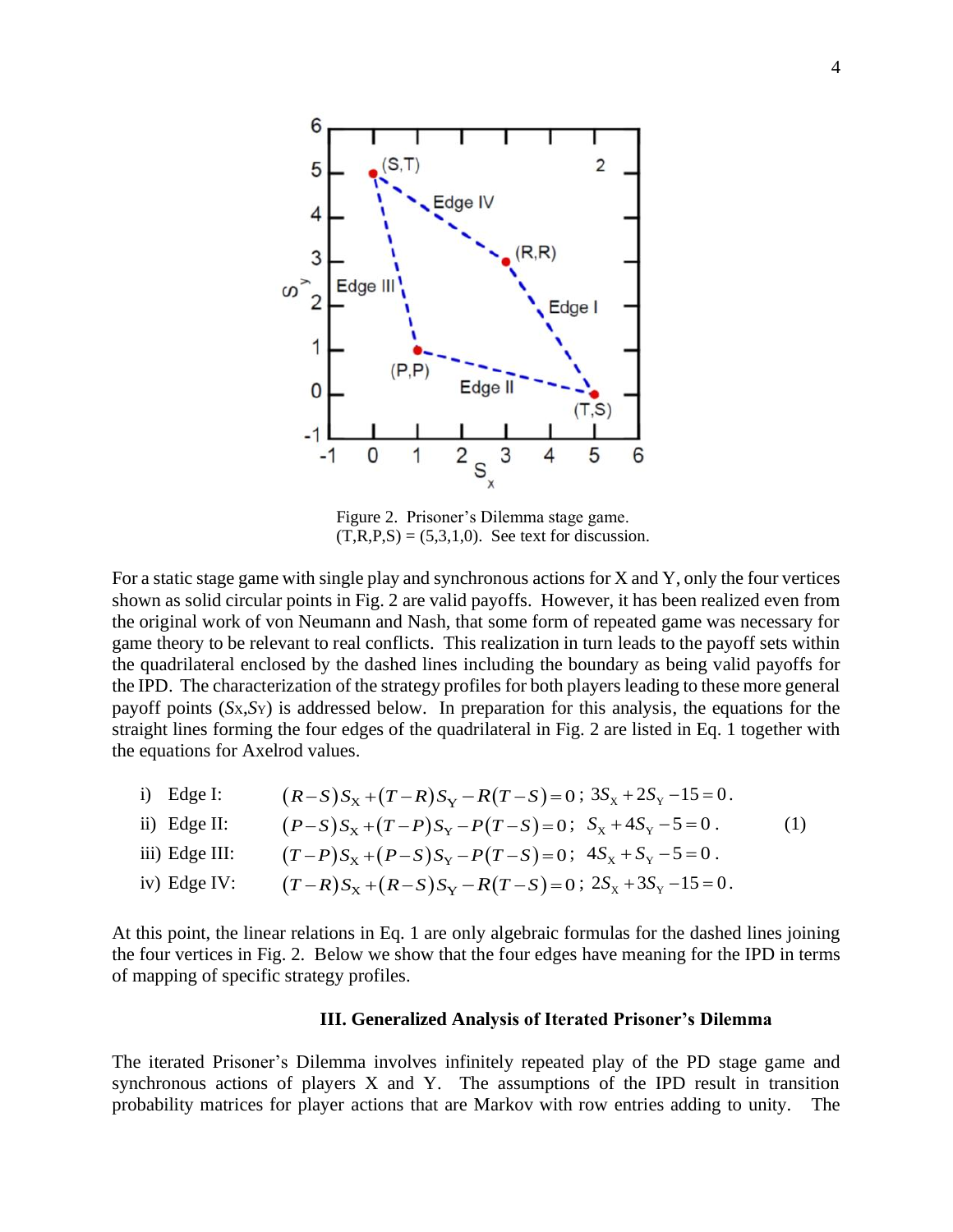theory of infinite Markov chains is the fundamental theory for IPD [16,17]. We review the essential concepts of the Markov chain approach with memory-one strategies to the iterated Prisoner's Dilemma [8]. The 4-vector  $\mathbf{p} = (p_1, p_2, p_3, p_4)$  is the strategy set of player X.  $p_i$  are conditional transition probabilities for player X to cooperate in the current round of the stage game, and  $0 \le p_i \le 1$ . The 4-vector  $\mathbf{q} = (q_1, q_3, p_2, p_4)$  is the strategy set of Y.  $q_i$  are also conditional transition probabilities for Y to cooperate so  $0 \le q_i \le 1$ . The probabilities are:  $p_1 = \text{Prob}(X \rightarrow c \mid cc); p_2 = \text{Prob}(X \rightarrow c \mid cd); p_3 = \text{Prob}(X \rightarrow c \mid dc); p_4 = \text{Prob}(X \rightarrow c \mid dd)$ The probabilities for Y are defined similarly except that  $q_2 = \text{Prob}(Y \rightarrow c \mid dc)$  and  $q_3 = \text{Prob}(Y \rightarrow c | cd)$ . Formally, all probabilities, payoffs and scores are rational numbers. Payoffs can be cardinal or ordinal. The IPD strategy profile  $\{p;q\}$  forms a unit hypercube in the 8-dimensional strategy space. The Markov transition matrix **M** is defined, for example, in Nowak (p. 83) [6]. **M** has a unit eigenvalue. The matrix  $\mathbf{\overline{M}} = \mathbf{M} - \mathbf{I}$  is singular with zero determinant and stationary row eigenvector **v** so  $v\overline{M} = 0$ . The scaler product of an arbitrary vector **f**, given by the transpose  $f^T = (f_1, f_2, f_3, f_4)$ , and the stationary probability vector **v** is given by  $\mathbf{v} \cdot \mathbf{f} = \mu D(\mathbf{p}, \mathbf{q}, \mathbf{f})$  where  $\mu$  is a constant. The average of **f** for the Markov chain states is then given by

$$
\langle \mathbf{f} \rangle = \frac{\mathbf{v} \cdot \mathbf{f}}{\mathbf{v} \cdot \mathbf{1}} = \frac{\mu D(\mathbf{p}, \mathbf{q}, \mathbf{f})}{\mu D(\mathbf{p}, \mathbf{q}, \mathbf{1})} = \frac{D(\mathbf{p}, \mathbf{q}, \mathbf{f})}{D(\mathbf{p}, \mathbf{q}, \mathbf{1})},
$$
(2)

where  $\mathbf{1}^T = (1,1,1,1)$  and  $\mathbf{v} \cdot \mathbf{1}$  is needed for normalization. The determinant  $D(\mathbf{p}, \mathbf{q}, \mathbf{f})$  is

$$
D(\mathbf{p}, \mathbf{q}, \mathbf{f}) = \det \begin{vmatrix} -1 + p_1 q_1 & -1 + p_1 & -1 + q_1 & f_1 \\ p_2 q_3 & -1 + p_2 & q_3 & f_2 \\ p_3 q_2 & p_3 & -1 + q_2 & f_3 \\ p_4 q_4 & p_4 & q_4 & f_4 \end{vmatrix},
$$
(3)

 $D(\mathbf{p}, \mathbf{q}, \mathbf{f})$  is obtained from the matrix **M** with the vector **f** using a standard set of matrix and determinant properties and manipulations as described eloquently by Press and Dyson [8]. Inspection of the determinant  $D(p,q,f)$  shows that the second column depends on only the strategy  $\bf{p}$  of player X while the third column depends on only the strategy  $\bf{q}$  of player Y. The determinant  $D(\mathbf{p},\mathbf{q},\mathbf{f})$  has a simplified, more intuitive structure compared to the Markov matrices **M** or **M**. The payoff vector for X in the stage game is  $S_x = (R, S, T, P)$  and that for Y,  $\mathbf{S}_{\mathbf{Y}} = (R, T, S, P)$ . The average payoffs (referred to as scores below) are

$$
S_{k} \equiv \langle S_{k} \rangle = \frac{\mathbf{v} \cdot S_{k}}{\mathbf{v} \cdot \mathbf{1}} = \frac{D(\mathbf{p}, \mathbf{q}, S_{k})}{D(\mathbf{p}, \mathbf{q}, \mathbf{1})}
$$
(4)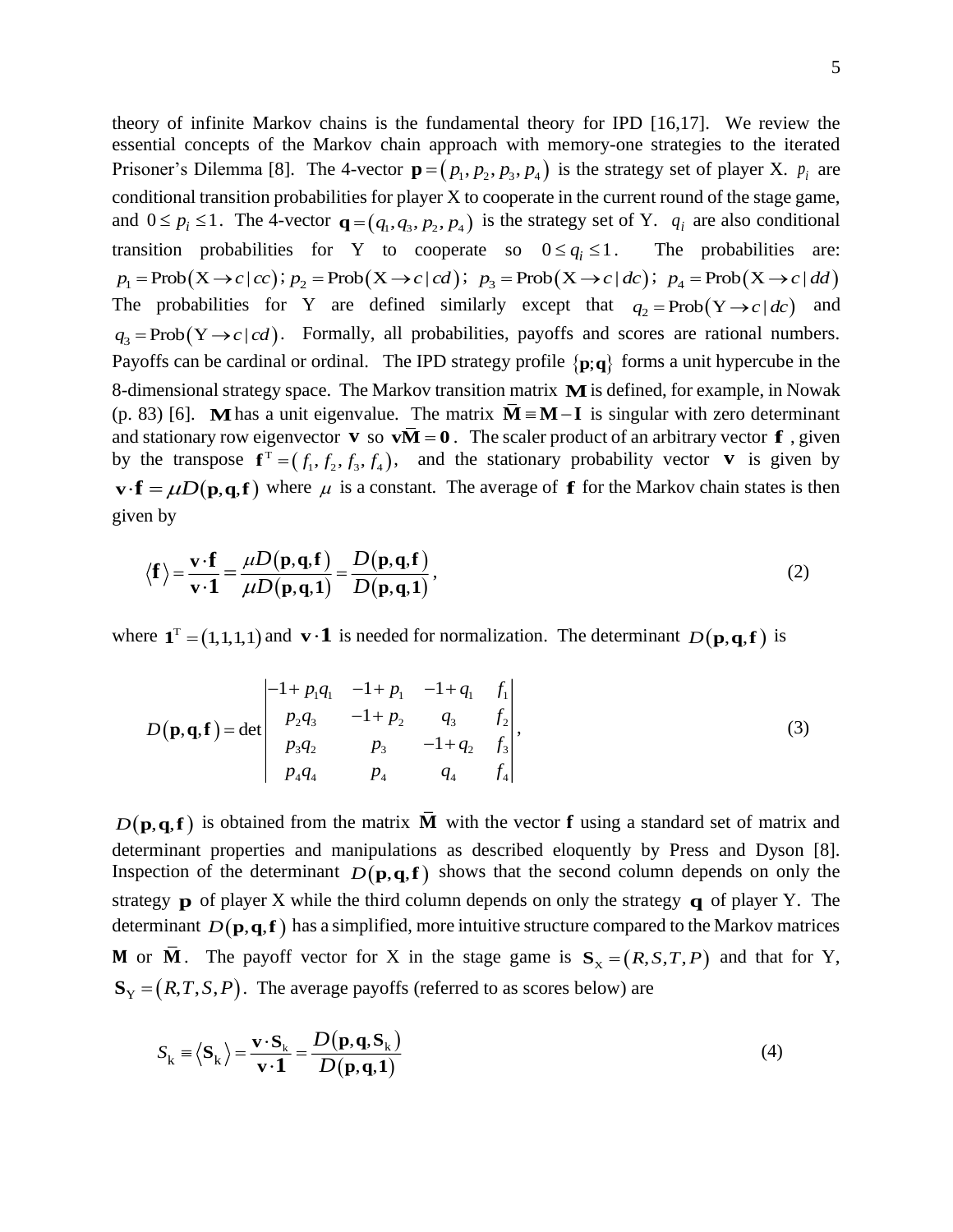where  $k = X, Y$  $Y$ . Since **v** is a stationary, probability vector of the Markov chain,  $\mathbf{v} \cdot \mathbf{1} = \mu D(\mathbf{p}, \mathbf{q}, \mathbf{1}) > 0$  for all **p** and **q**. Choosing  $\mathbf{p} = \mathbf{q} = 1$  gives  $D(\mathbf{1}, \mathbf{1}, \mathbf{1}) = -1$ . This means  $\mu$  < 0 so that  $D(\mathbf{p}, \mathbf{q}, \mathbf{1})$  < 0 for all strategy profiles  $\{\mathbf{p}; \mathbf{q}\}\$ . The scores in Eq. 4 can be positive or negative depending on the payoff vectors  $S_k$  so  $D(p,q,S_k)$  can be positive or negative. In the case of Axelrod values for the payoff vectors, all scores  $S_k$  are positive so  $D(p,q,S_k)$  < 0.

The transition probability matrix  $M \rightarrow M(p,q)$  and the accompanying Markov chain correspond to single players X and Y. Each element of a row of **M** is linear in one strategy set component,  $p_i$  and  $q_i$ . Assume there is a population of *N* players each for X and for Y playing the 2X2 game with its own matrix  $\mathbf{M}(\mathbf{p}_m, \mathbf{q}_n)$  with different X denoted by index m and Y denoted by index n. Then the average matrix for the population satisfies  $\left<\mathbf{M}\!\left(\mathbf{p}_\mathrm{m},\mathbf{q}_\mathrm{n}\right)\right>_\mathrm{m,n}=\mathbf{M}\!\left(\left<\mathbf{p}\right>,\left<\mathbf{q}\right>\right)$  because of the linearity just noted. Below we let  $\langle \mathbf{p} \rangle \rightarrow \mathbf{p}$  as well as  $\langle \mathbf{q} \rangle \rightarrow \mathbf{q}$  and make no distinction between only two players X and Y or the averages over populations of players except where noted.

# **IV. Strategy Profiles Mapping onto Each Vertex of Stage Game**

The vertices of the 2-dimensional representation of the stage game in Fig. 2 are also scores for the IPD. Four sets of strategies, labeled  $(xy)$  in the stage game, map onto each of the four vertices, labeled  $(S_X, S_Y)$ :

$$
(cc) \rightarrow (R,R); (cd) \rightarrow (S,T); (dc) \rightarrow (T,S); (dd) \rightarrow (P,P).
$$

In the IPD, the mapping is much more complex since an infinite number of strategy profiles  $\{p;q\}$ map onto each vertex. These vertex strategies are summarized as follows:

- 1.  $(R, R)$  Vertex. If  $p_1 = q_1 = 1$ , then inspection of the first row of the determinant  $D(\mathbf{p}, \mathbf{q}, \mathbf{f})$  shows that the first three elements are 0 so  $D(\mathbf{p}, \mathbf{q}, \mathbf{f})\big|_{p_1=q_1=1} = -f_1D_1(\mathbf{p}, \mathbf{q})$ . The determinant  $D_1(\mathbf{p}, \mathbf{q})$  is the 3X3 determinant obtained from  $D(\mathbf{p}, \mathbf{q}, \mathbf{f})$  by removing the first row and fourth column. Then Eq. 4 shows that  $S_X = S_Y = R$ . This means that an infinite number of strategy profiles  $\{p; q\}$  with  $p_1 = q_1 = 1$  and  $D_1(p,q) \neq 0$  map onto the  $(R, R)$  Vertex.
- 2.  $(P, P)$  Vertex. If  $p_4 = q_4 = 0$ , then the first three elements of the fourth row are 0 so that  $D(\mathbf{p}, \mathbf{q}, \mathbf{f})\big|_{p_4=q_4=0} = f_4 D_4(\mathbf{p}, \mathbf{q}).$  The determinant  $D_4(\mathbf{p}, \mathbf{q})$  is the 3X3 determinant obtained from  $D(p,q,f)$  by removing the fourth row and column. Eq. 4 shows that  $S_X = S_Y = P$ . An infinite number of strategy profiles  $\{p; q\}$  with  $p_4 = q_4 = 0$  and  $D_4(\mathbf{p}, \mathbf{q}) \neq 0$  map onto the  $(P, P)$  Vertex.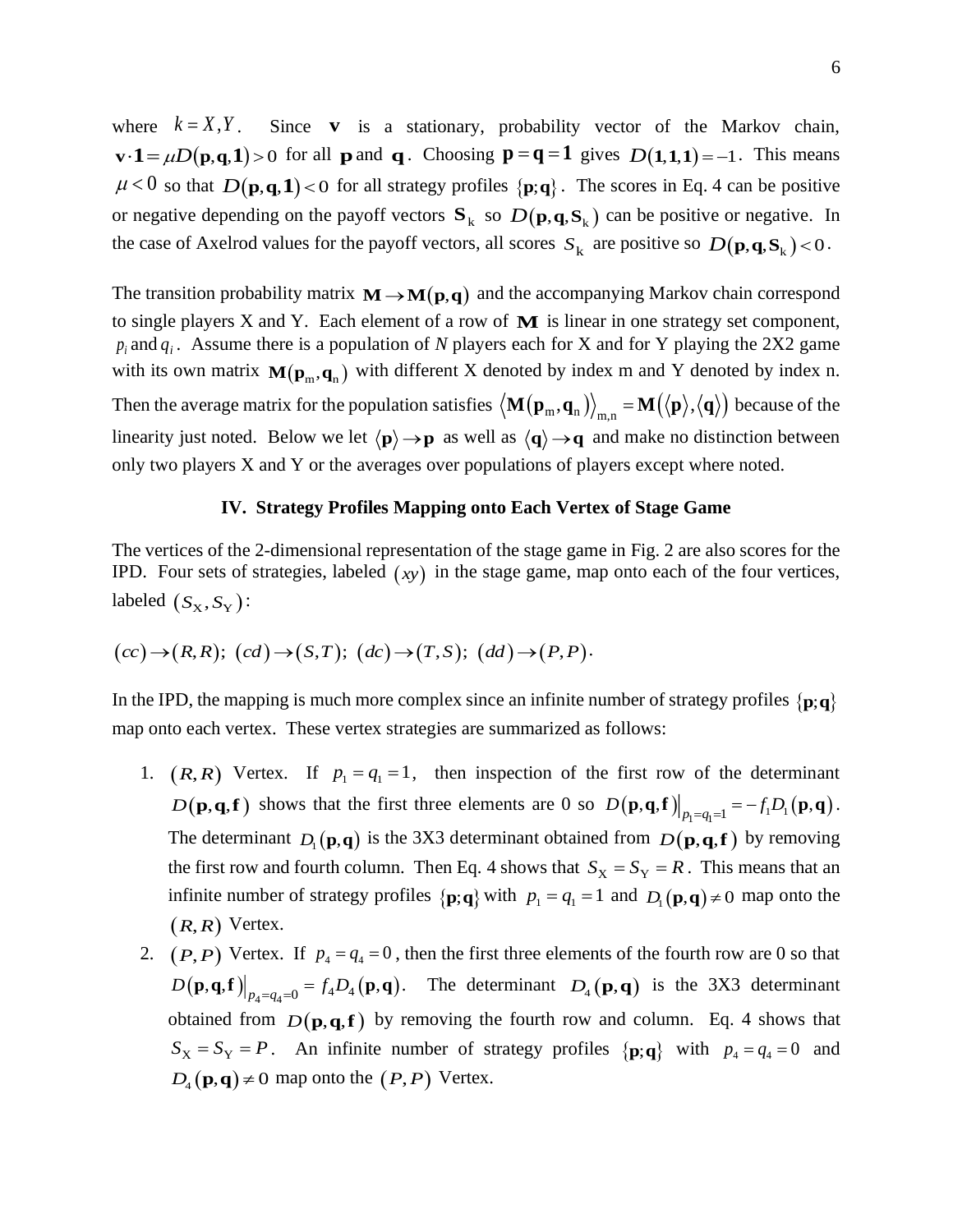- 3.  $(T, S)$  Vertex. If  $p_3 = 0$  and  $q_2 = 1$ , then the first three elements of the third row are 0 so that  $D(\mathbf{p}, \mathbf{q}, \mathbf{f})\Big|_{p_3=0; q_2=1} = -f_3 D_3(\mathbf{p}, \mathbf{q})$ . The determinant  $D_3(\mathbf{p}, \mathbf{q})$  is the 3X3 determinant obtained from  $D(p,q,f)$  by removing the third row and fourth column. Eq. 4 gives  $(S_X, S_Y) = (T, S)$ , which is infinitely degenerate with respect to the strategy profiles  $\{p; q\}$  with  $p_3 = 0$  and  $q_2 = 1$  as well as  $D_3(p, q) \neq 0$ .
- 4.  $(S,T)$  Vertex. If  $p_2 = 1$  and  $q_3 = 0$ , then the first three elements of the second row are 0 so that  $D(\mathbf{p}, \mathbf{q}, \mathbf{f})|_{p_2=1; q_3=0} = f_2 D_2(\mathbf{p}, \mathbf{q}).$  The determinant  $D_2(\mathbf{p}, \mathbf{q})$  is the 3X3 determinant obtained from  $D(p,q,f)$  by removing the second row and fourth column. Eq. 4 give  $(S_X, S_Y) = (T, S)$ , which is again infinitely degenerate with respect to the strategy set  $\{p; q\}$  with  $p_2 = 1$  and  $q_3 = 0$  as well as  $D_2(p, q) \neq 0$ .

| Name                     | <b>Strategy Sets</b>                                                              | <b>Stage Game Vertex</b> |
|--------------------------|-----------------------------------------------------------------------------------|--------------------------|
| Mutual-Cooperation       |                                                                                   | (R,R)                    |
|                          | $p_1 = q_1 = 1$ with<br>$0 \le p_i, q_i \le 1, i = 2, 3, 4$ .                     |                          |
| <b>Mutual-Defection</b>  | $p_4 = q_4 = 0$ with<br>$0 \le p_i, q_i \le 1, i = 1, 2, 3$ .                     | (P, P)                   |
|                          |                                                                                   |                          |
| <b>Temptation-Sucker</b> |                                                                                   | (T, S)                   |
|                          | $p_2 = 0$ , $q_3 = 1$ with<br>$0 \le p_i, q_i \le 1$ , for other <i>i</i> values. |                          |

Table 1 summarizes these results for the infinitely degenerate vertex strategy sets.

Table 1. Prisoner's Dilemma Stage Game Vertex Strategy Sets.  $(T, S)$  and  $(S, T)$ 

vertices are symmetric with respect to the interchange  $\mathbf{p} \leftrightarrow \mathbf{q}$ .

## **V. Strategies Profiles Mapping onto Edges of the Stage Game**

We consider a class of strategy profiles that map onto the four edges of the quadrilateral defined by Fig. 1 and shown as dashed lines in Fig. 2. These are called edge strategy sets. The determinant in Eq. 3 depends linearly on components of the arbitrary vector **f** and, hence, on the payoff vectors  $\mathbf{S}_x$  and  $\mathbf{S}_y$  when calculating scores using Eq. 4. In addition, two columns depend on the strategy set of just one player, X or Y. These key insights implied that it was possible to select  $\{p;q\}$  so that the 8-dimensional strategy profile mapped onto a line in the 2-dimensional payoff space or, in other words, established a linear correlation between scores. In this section, we introduce the concept of strategy parameter and parameter elimination to show that the strategy sets called ALLC, meaning the player always cooperates, and ALLD, meaning the player always defects, map onto edges of the quadrilateral of the PD stage game. These two strategy sets are of interest in applications of IPD [5,6,9,11,19].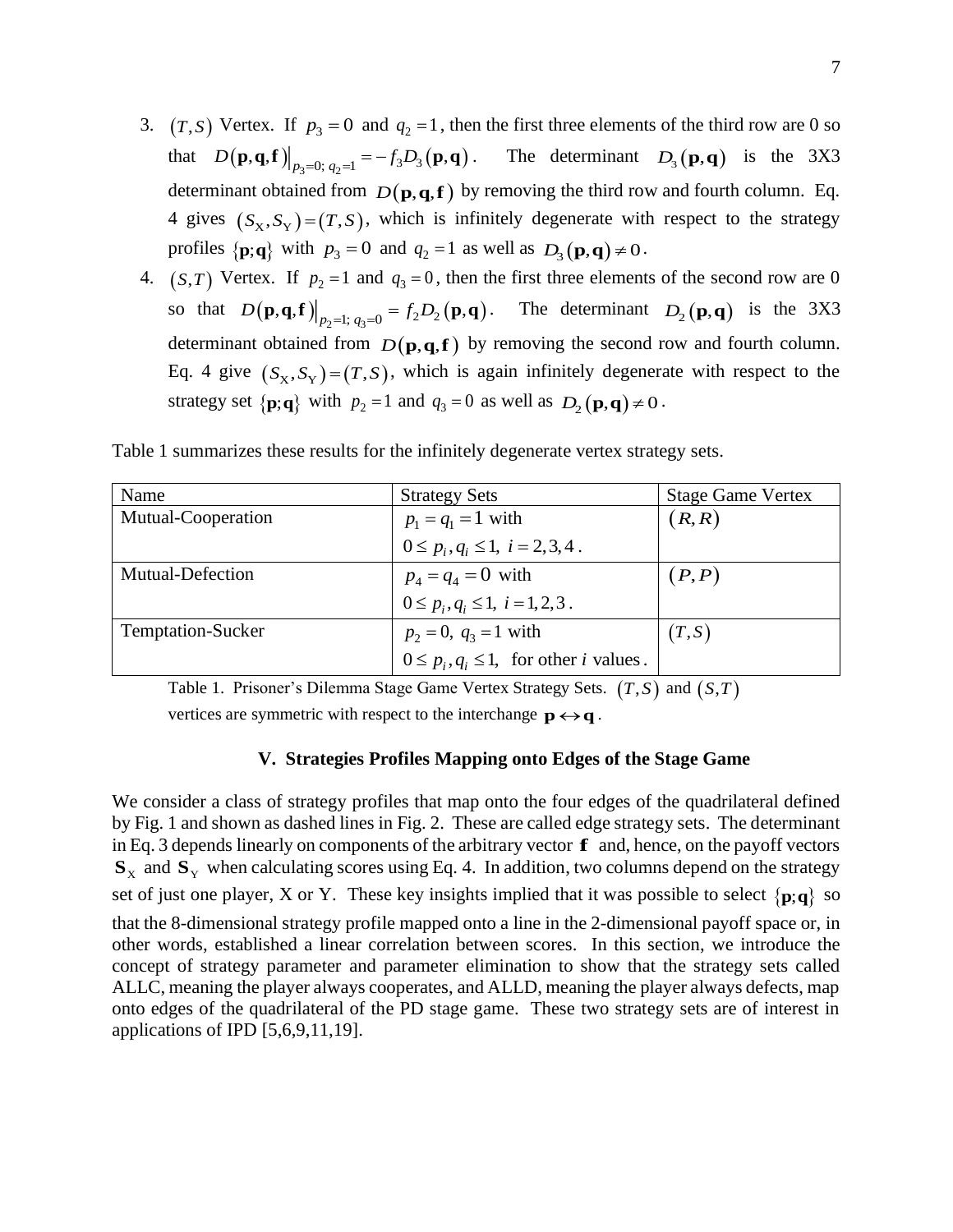### **A. Edge I Strategy Profiles**

Along Edge I, the score of X is always greater than that of Y except at the point (*R*,*R*). Y selects a fully cooperative strategy set ALLC,  $\mathbf{q} \rightarrow \mathbf{q}_{\text{ALLC}} = (1,1,1,1)$ . The determinant in Eq. 3 becomes

$$
D(\mathbf{p}, \mathbf{q}_{\text{ALLC}}, \mathbf{f}) = \det \begin{vmatrix} -1 + p_1 & -1 + p_1 & 0 & f_1 \\ p_2 & -1 + p_2 & 1 & f_2 \\ p_3 & p_3 & 0 & f_3 \\ p_4 & p_4 & 1 & f_4 \end{vmatrix}.
$$
 (5)

The general expressions for the scores based on Eq. 4 and 5 are  $S_X = (R + T\rho)/(1 + \rho)$  and  $S_Y = (R + S\rho)/(1 + \rho)$  where  $\rho = (1 - p_1)/p_3$  with limits,  $0 \le \rho < \infty$ . These expressions for the scores are two parametric equations in terms of the strategy parameter  $\rho$  which is dependent on the strategy set chosen by X. Eliminating the strategy parameter gives a linear relation between the scores,  $(R-S)S_X + (T-R)S_Y - R(T-S) = 0$ , corresponding to Edge I in Eq. 1. The strategy profile  $\{p; q_{\text{ALLC}}\}$  then maps onto Edge I, including the vertices. There are no a priori assumptions regarding the strategy set of X, except that it is a valid conditional transition probability vector. The choice of ALLC by Y is sufficient for scores to fall on Edge I. Here the ratio  $\rho = (1 - p_1)/p_3$ is considered as a parameter that allows the scores to span their full range as  $\rho$  varies over its range 0 to  $\infty$ . The mapping of the strategy profile  $\{p; q_{\text{ALLC}}\}$  onto Edge I follows immediately.

### **B. Edge II Strategy Profiles**

Along Edge II, the score for X is again always greater than that for Y except at the point (*P*,*P*). If X plays the fully noncooperative strategy set, ALLD, where  $\mathbf{p} \rightarrow \mathbf{p}_{\text{ALLD}} = (0,0,0,0)$ , the parametric equations for the scores using Eq. 4 and ALLD for X become  $S_X = (T + P\rho)/(1 + \rho)$ and  $S_Y = (S + P\rho)/(1 + \rho)$  with strategy parameter  $\rho = (1 - q_2)/q_4$  and  $0 \le \rho < \infty$ . Eliminating  $\rho$  gives the linear relation,  $(P-S)S_X + (T-P)S_Y - P(T-S) = 0$  corresponding to Edge II. Along Edge II,  $S_X > S_Y$  for all strategy profiles with ALLD for X except those giving (*P*,*P*) which occurs when Y defects after mutual defection,  $q_4 = 0$ . Alternative paths to Edge II occur when X choses the strategy sets  $\mathbf{p} = (1,0,0,0)$  and  $\mathbf{p} = (0,1,0,0)$  with  $0 \le q_2, q_4 \le 1$ . The scores are the same as Eq. 1 corresponding to Edge II.

# **C. Edge IV Strategy Profiles**

Along Edge IV, the score of Y is always greater than that of player X except at the point (*R*,*R*). The strategic situation for Y along Edge IV is symmetric to that of X along Edge I. Assume X selects a fully cooperative strategy set ALLC,  $\mathbf{p} \rightarrow \mathbf{p}_{\text{ALLC}} = (1,1,1,1)$ . Following the analysis for Edge I strategy profiles, the scores are  $S_X = (R + S\rho)/(1 + \rho)$  and  $S_Y = (R + T\rho)/(1 + \rho)$  where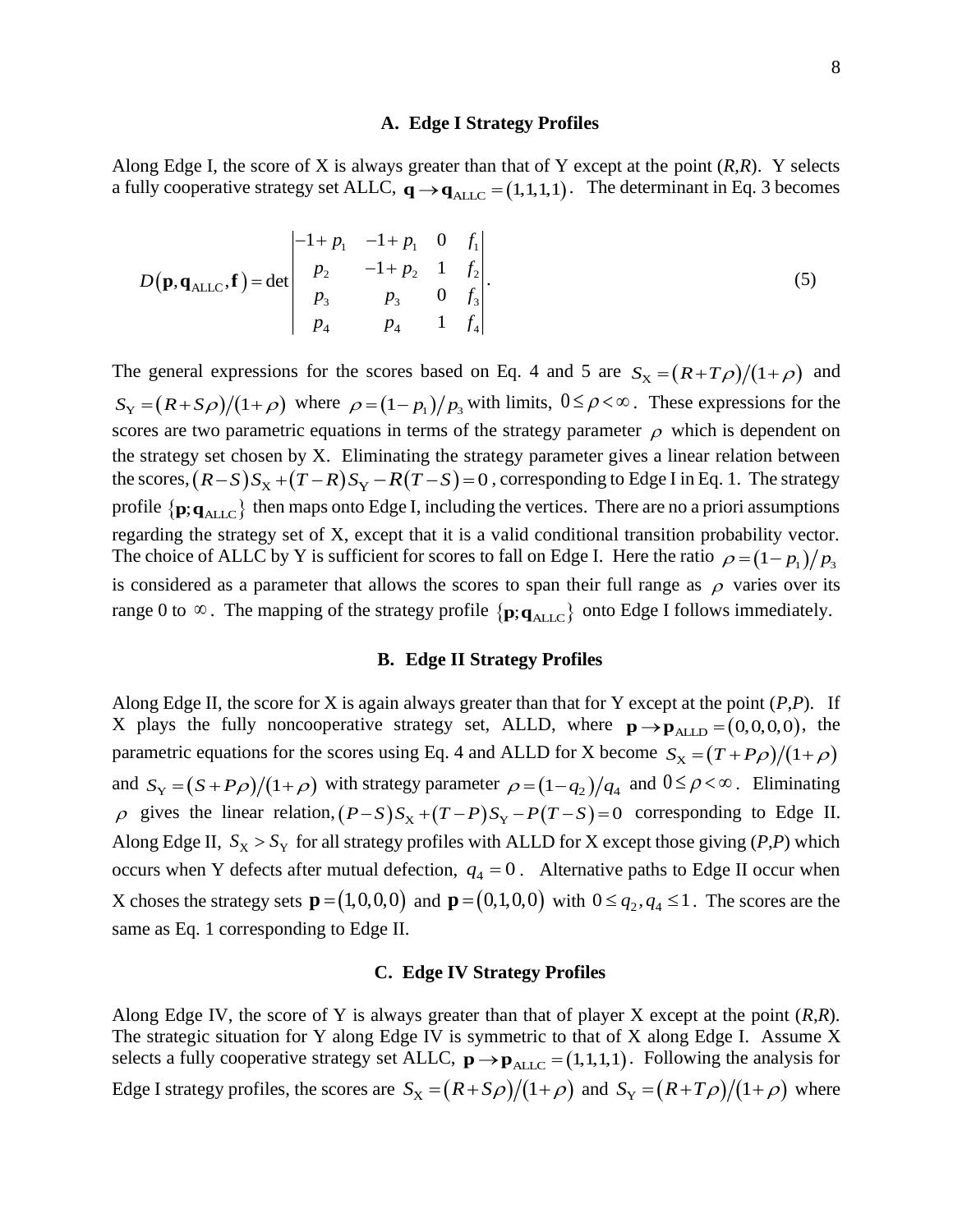$\rho = (1 - q_1)/q_3$  with limits,  $0 \le \rho < \infty$ . Eliminating the strategy parameter  $\rho$  gives a linear relation between the scores,  $(T-R)S_X + (R-S)S_Y - R(T-S) = 0$ , corresponding to Edge IV. The strategy profile  $\{p_{\text{ALLC}}; q\}$  then maps onto Edge IV, including the vertices. There are no a priori assumptions regarding the strategy set for Y, except that it is a valid conditional probability vector.

# **D. Edge III Strategy Profiles**

Along Edge III, the score for Y is again always greater than that for X except at the point (*P*,*P*). The analysis parallels that for Edge II. If Y plays the fully noncooperative strategy, ALLD, where  $\mathbf{q} \rightarrow \mathbf{q}_{\text{ALLD}} = (0,0,0,0)$ , then the parametric equations for the scores using Eq. 3 and 4 become  $S_X = (S + P\rho)/(1 + \rho)$  and  $S_Y = (T + P\rho)/(1 + \rho)$  with  $\rho = (1 - p_2)/p_4$  and  $0 \le \rho < \infty$ . Eliminating the strategy parameter  $\rho$ gives the linear relation,  $(T-P)S_X+(P-S)S_Y-P(T-S)=0$ , corresponding to Edge III.  $S_Y>S_X$  for all strategy profiles except at (*P*,*P*). Alternative paths to Edge III occur if Y choses the strategy sets,  $\mathbf{q} = (1,0,0,0)$  and  $(0,1,0,0)$ . The resulting scores correspond to Edge III.

The strategy sets ALLC and ALLD map onto edges including vertices of the PD stage game. This result is general and independent of the exact strategy set of the other player. Fig. 3 summarizes the conditions for play along the edges of the PD stage game.



Figure 3. Vertices and Edges of the PD stage game mapped by ALLC and ALLD vs a general strategy set. See text for additional discussion.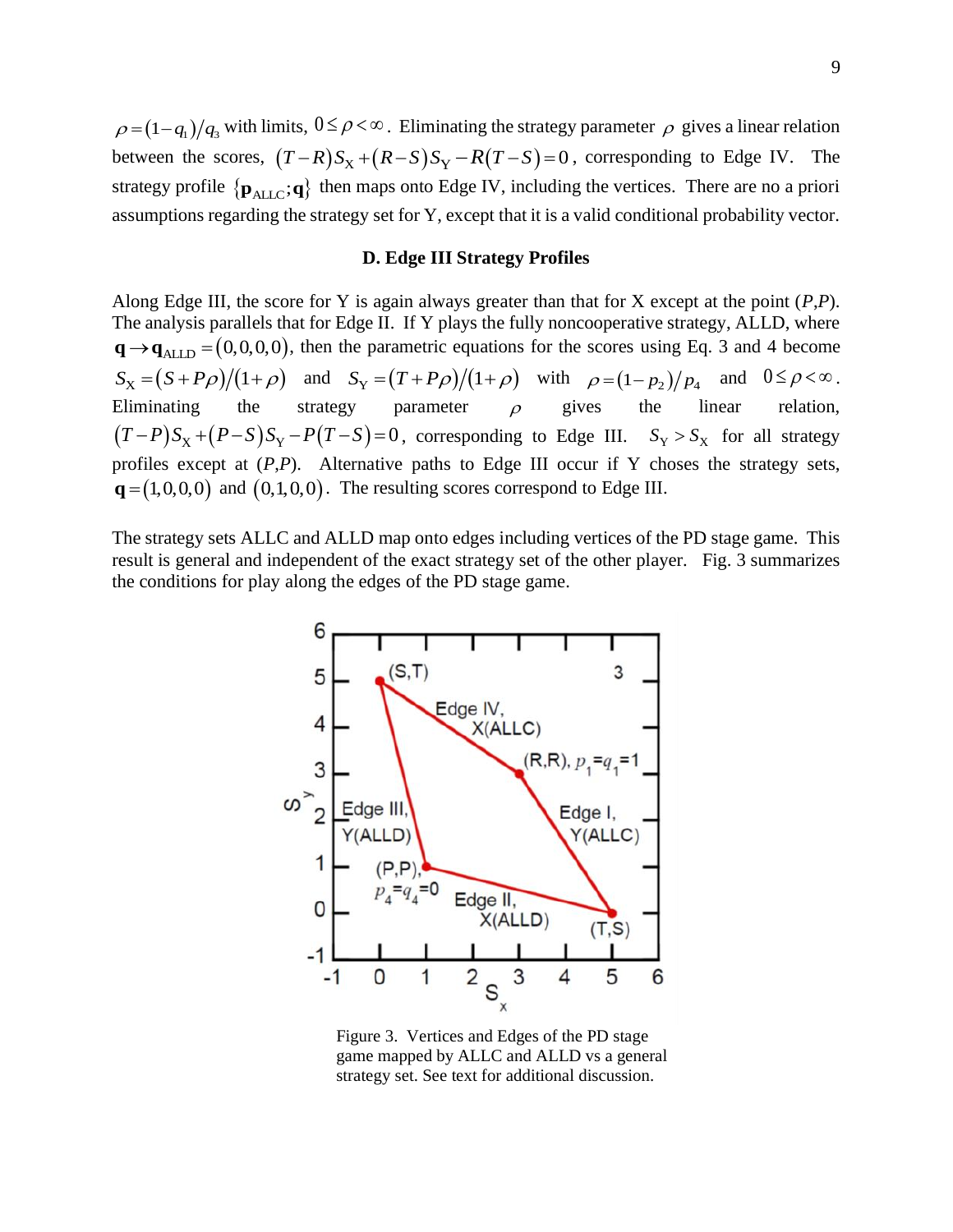# **VI. Mapping onto Interior of Stage Game: TFT, RTFT, WSLS, RWSLS, and** −**Strategy**

We leave the vertices and edges of the stage game and venture into the interior of the quadrilateral by selecting more general strategy profiles. Table 2 summarizes the strategy sets that map onto the interior of the PD stage game in the present paper.

| Name (Acronym)                                         | Sets<br>Iterated<br>Strategy<br>$\overline{\phantom{a}}$<br>Prisoner's Dilemma    | DaMD strategy set | Reference        |
|--------------------------------------------------------|-----------------------------------------------------------------------------------|-------------------|------------------|
| Tit-for-Tat (TFT)                                      | (1,0,1,0)                                                                         | Yes               | 3, 5, 6, 8, 19   |
| Random Tit-for-Tat<br>(RTFT)                           | $(1, v, 1, v)$ with $0 < v < 1$                                                   | N <sub>0</sub>    | Present<br>paper |
| Generous Tit-for-Tat<br>(GTFT)                         | (1,1/3,1,1/3)                                                                     | No                | 6                |
| Win-Stay-Lose-Shift<br>(WSLS)                          | (1,0,0,1)                                                                         | No                | 5,6              |
| Random Win-Stay-Lose-<br>Shift (RWSLS)                 | $(1, \nu, \nu, 1)$ with $0 < \nu < 1$                                             | N <sub>0</sub>    | Present<br>paper |
| <b>RANDOM</b>                                          | (1/2, 1/2, 1/2, 1/2)                                                              | N <sub>o</sub>    | 3                |
| $\epsilon$ -Strategy                                   | $(\varepsilon, \varepsilon, \varepsilon, \varepsilon)$ with $0 < \varepsilon < 1$ | N <sub>o</sub>    | Present<br>paper |
| Defect after Mutual<br>Defection (DaMD). Sec.<br>VIII. | $p_4 = 0$                                                                         | Yes               | Present<br>paper |

Table 2. Stage Game Interior Strategy Sets analyzed in the present paper.

Tit-for-tat (TFT) and win-stay-lose shift (WSLS) are two well-known strategy sets. TFT strategy involves repeating the other player's action on the next step. It is described by the strategy set  $\mathbf{p} \rightarrow \mathbf{p}_{\text{TFT}} = (1,0,1,0)$ . A more general strategy set involves letting  $\mathbf{p} \rightarrow \mathbf{p}_{\text{RTFT}} = (1,\nu,1,\nu)$  where the parameter  $\nu$  is any rational number satisfying  $0 < \nu < 1$ . This is called the random tit-for-tat (RTFT) strategy set. WSLS involves not changing action if both players had the same action on the previous round and changing action if the players had different actions on previous round. It is described by  $\mathbf{p} \rightarrow \mathbf{p}_{\text{wsls}} = (1,0,0,1)$ . A random WSLS strategy set is defined by  $\mathbf{p} \rightarrow \mathbf{p}_{\text{RWSLS}} = (1, v, v, 1)$  and given the acronym, RWSLS.

A third random strategy set called the  $\varepsilon$ -strategy is defined by  $\mathbf{q} \rightarrow \mathbf{q}_{\varepsilon} = \varepsilon(1,1,1,1)$  where  $\varepsilon$  is a rational number satisfying  $0 \le \varepsilon \le 1$ . This strategy is Axelrod's RANDOM strategy when  $\varepsilon = 1/2$ [3]. The  $\varepsilon$ -strategy provides a mechanism for nonlinear trajectories of scores in the interior of the stage game. The parameter  $\varepsilon$  in the  $\varepsilon$ -strategy means that the player cooperates with a probability  $\varepsilon$  and defects with  $1-\varepsilon$ . The value  $\varepsilon = 1/2$  is considered a "coin-flipping" strategy set for a player who posits that unpredictability can result in an enhanced score or who has no rational model of the IPD but must compete. Since  $\varepsilon = \langle q_i \rangle$  taken over an ensemble, there can be fluctuations in the individual  $q_i$  in a stationary Markov chain. For example, the  $\varepsilon = 0.95$  can correspond to the average  $\langle q_i \rangle$  for a player intending to play ALLC but making errors.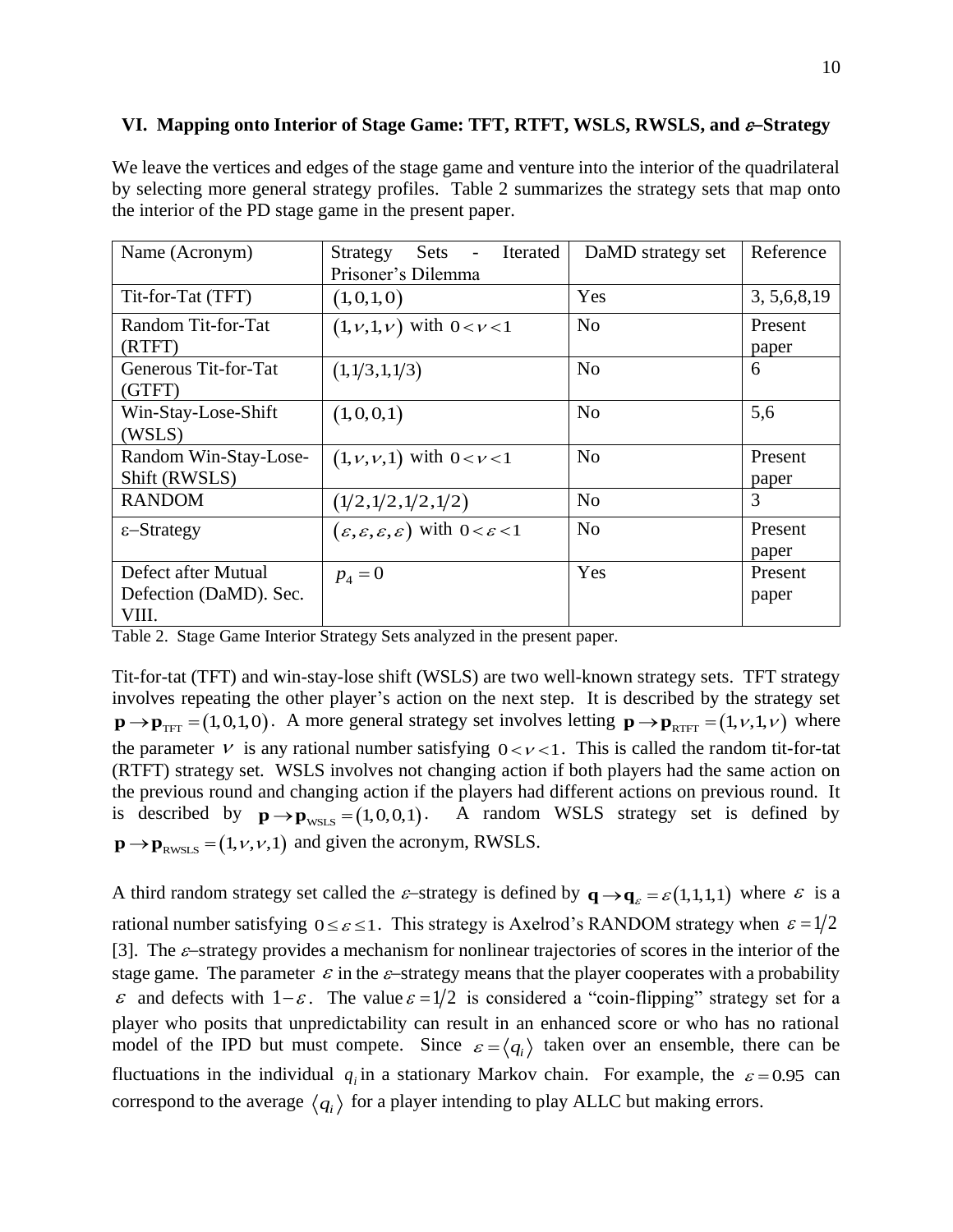## **A. TFT and RTFT vs** −**Strategy**

With the strategy profile,  $\mathbf{p} \rightarrow \mathbf{p}_{\text{RTFT}} = (1, \nu, 1, \nu)$  and  $\mathbf{q} \rightarrow \mathbf{q}_{\varepsilon} = \varepsilon(1, 1, 1, 1)$ , the determinant in Eq. 3 becomes

$$
D(\mathbf{p}_{\text{RTFT}}, \mathbf{q}_{\varepsilon}, \mathbf{f}) = -\varepsilon^2 f_1 - \varepsilon (1 - \varepsilon) \left[ \nu f_1 + f_2 + (1 - \nu) f_3 \right] - (1 - \varepsilon)^2 \left[ \nu f_2 + (1 - \nu) f_4 \right]. \tag{6}
$$

The scores are  $S_x(v,\varepsilon) = \varepsilon^2 R + (1-\varepsilon)^2 [vS + (1-v)P] + \varepsilon (1-\varepsilon) [S + vR + (1-v)T]$  and  $(v,\varepsilon) = \varepsilon^2 R + (1-\varepsilon)^2 \left[ \nu T + (1-\nu) P \right] + \varepsilon (1-\varepsilon) \left[ T + \nu R + (1-\nu) \right]$  $S_Y(v,\varepsilon) = \varepsilon^2 R + (1-\varepsilon)^2 \left[ vT + (1-v)P \right] + \varepsilon (1-\varepsilon) \left[ T + vR + (1-v)S \right]$ These scores are parametric equations in the two strategy parameters  $V$  and  $\epsilon$  which determine the strategy profile  $\{ \mathbf{p}_{\text{RTFT}}; \mathbf{q}_{\varepsilon} \}$ . The scores are linear in  $\nu$  but nonlinear in  $\varepsilon$  because each  $q_i = \varepsilon$ . We consider two cases obtained by holding one parameter constant and varying the other.

# 1. Constant  $V$  (RTFT) and varying  $\varepsilon$  ( $\varepsilon$ -Strategy)

TFT has  $v = 0$ ,  $\mathbf{p}_{\text{TFT}} = (1,0,1,0)$ , and  $S_X(0,\varepsilon) = S_Y(0,\varepsilon) = \varepsilon^2 R + (1-\varepsilon)^2 P + \varepsilon (1-\varepsilon)(T+S)$ . The scores are equal and trace out the line from  $(P, P)$  to  $(R, R)$  as  $\varepsilon$  varies between 0 and 1. The case  $v=1$  gives ALLC with  $\mathbf{p}_{\text{ALLC}} = (1,1,1,1)$ . Scores are  $S_{\text{X}}(1,\varepsilon) = \varepsilon R + (1-\varepsilon)S$ , and  $S_Y(1,\varepsilon) = \varepsilon R + (1-\varepsilon)T$ . The strategy parameter  $\varepsilon$  can be eliminated to give  $(T-R)S_X + (R-S)S_Y - R(T-S) = 0$ , corresponding to Edge IV, including the mutual Pareto optimum  $(R, R)$  of the stage game as well as  $(S, T)$ . The Generous Tit-for Tat (GTFT) has  $v = 1/3$  with scores  $S_x(1/3, \varepsilon) = \varepsilon^2 R + (1-\varepsilon)^2 (2P+S)/3 + \varepsilon (1-\varepsilon)(2T+R+3S)/3$  and  $S_X(1/3,\varepsilon) = \varepsilon^2 R + (1-\varepsilon)^2 (2P+T)/3 + \varepsilon (1-\varepsilon) (3T+R+2S)/3$ . These parametric equations in  $\epsilon$  for GTFT correspond to a curve with endpoints  $(R, R)$  for  $\epsilon = 1$  and  $\left[ (2P + S)/3, (2P + T)/3 \right]$ for  $\varepsilon = 0$ . The endpoint for  $\varepsilon = 0$  falls on Edge III. Finally, the RANDOM strategy with  $v = 1/2$  gives the following scores,  $S_x(1/2, \varepsilon) = \varepsilon^2 R + (1-\varepsilon)^2 (P+S)/2 + \varepsilon (1-\varepsilon)(T+R+2S)/2$ , and  $S_Y(1/2,\varepsilon) = \varepsilon^2 R + (1-\varepsilon)^2 (P+T)/2 + \varepsilon (1-\varepsilon) (2T+R+S)/2$ . These parametric equations in  $\varepsilon$  correspond to a curve with endpoints  $(R, R)$  for  $\varepsilon = 1$  and  $[(P+S)/2,(T+P)/2]$  for  $\varepsilon = 0$ . The endpoint for  $\varepsilon = 0$  again falls on Edge III. Fig. 4 summarizes these results.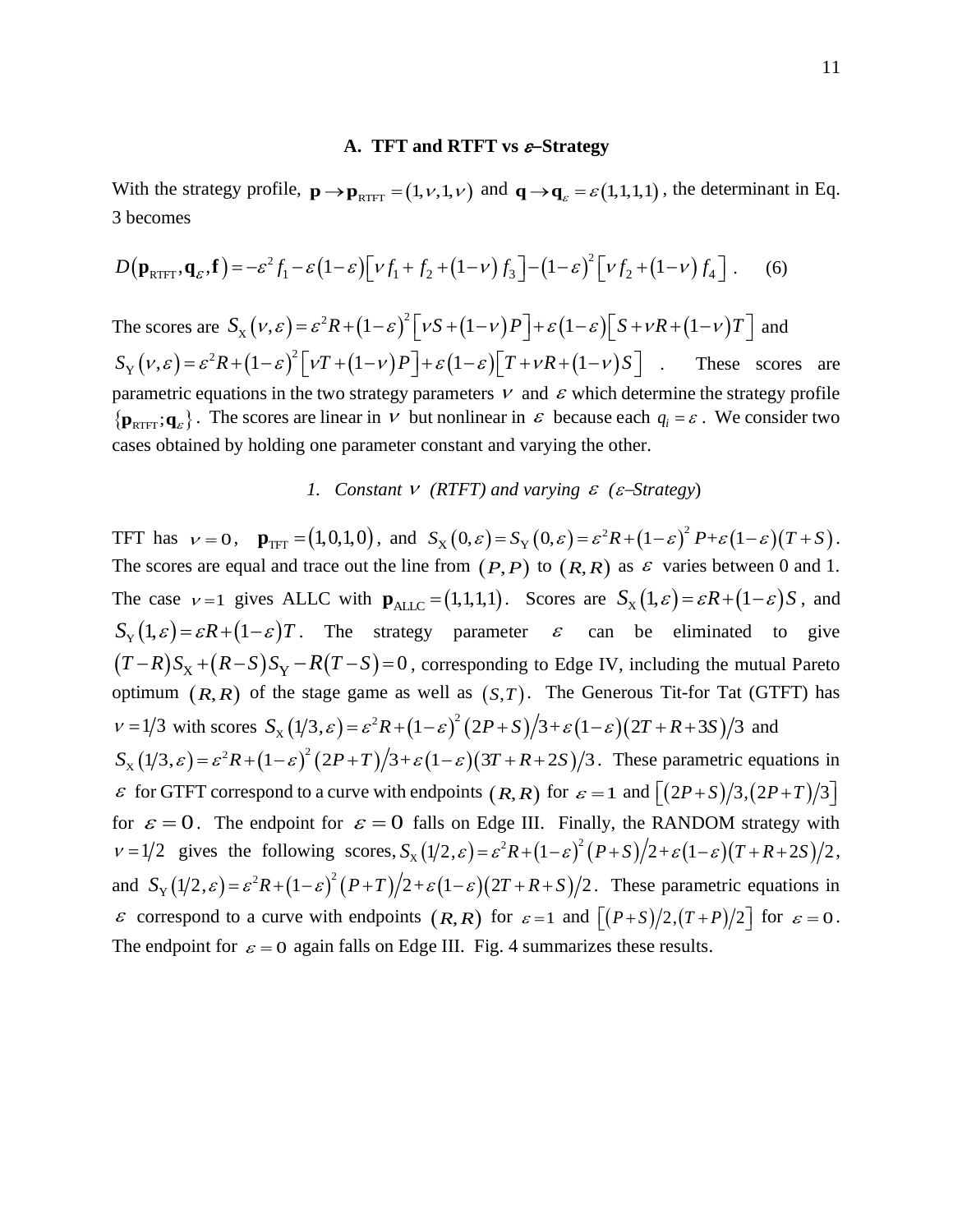

Figure 4. RTFT vs  $\varepsilon$ -Strategy. X playing TFT ( $v = 0$ ) gives the line from  $(P,P)$  to  $(R,R)$ . X playing GTFT ( $Vx = 1/3$ ) shows curvature and is in region  $S_x < S_y$ . See text.

The selection of the TFT strategy set ( $v = 0$ ) by X results in equal scores for X and Y. But if X selects any other value of  $v > 0$ , the result is a score that falls in the region where  $S_v > S_x$ , including the GTFT strategy set. We return to the issue of score orderings below. Although cases of TFT and ALLC result in straight lines, the other cases of  $\nu$ , for example GTFT, are quadratic in  $\varepsilon$  and are curvilinear in Fig. 4. Since the IPD is symmetric in  $X \leftrightarrow Y$ , similar results follow for the region where  $S_X > S_Y$ . These lines are also shown in Fig. 4. The dashed edges are not traced by a single strategy profile but are the endpoints for (infinitely many) lines and curves traced by the strategy profiles with constant  $V$ .

# 2. *Constant*  $\varepsilon$  ( $\varepsilon$ -*Strategy*) *and varying*  $V$  (*RTFT*)

The case  $\varepsilon = 1$  gives ALLC for Y so  $\mathbf{q} \rightarrow \mathbf{q}_{\text{ALLC}} = (1, 1, 1, 1)$ . Section V.A predicts this strategy set for Y maps into Edge I, and for  $\varepsilon = 1$  the scores for are indeed equal,  $S_x = S_y = R$ , the endpoint for Edge I. The case  $\varepsilon = 0$  gives ALLD for Y so  $\mathbf{q} \rightarrow \mathbf{q}_{\text{ALLD}} = (0,0,0,0)$  and Sec. V.D predicts that this strategy set maps to Edge III. The scores are  $S_x (v, \varepsilon = 0) = vS + (1 - v)P$ , and  $S_y (v, \varepsilon = 0) = vT + (1 - v)P$ . The parameter  $\mathcal{V}$ can be eliminated to give  $(T-P)S_X+(P-S)S_Y-P(T-S)=0$ , the general relation for Edge III including  $(P, P)$  and  $(T, S)$  of the PD stage game. The case  $\varepsilon = 1/2$  gives the strategy profile RTFT vs. RANDOM with scores,  $S_X(v, \varepsilon = 1/2) = [(T + R + P + S) - v(T + P - R - S)]/4$ , and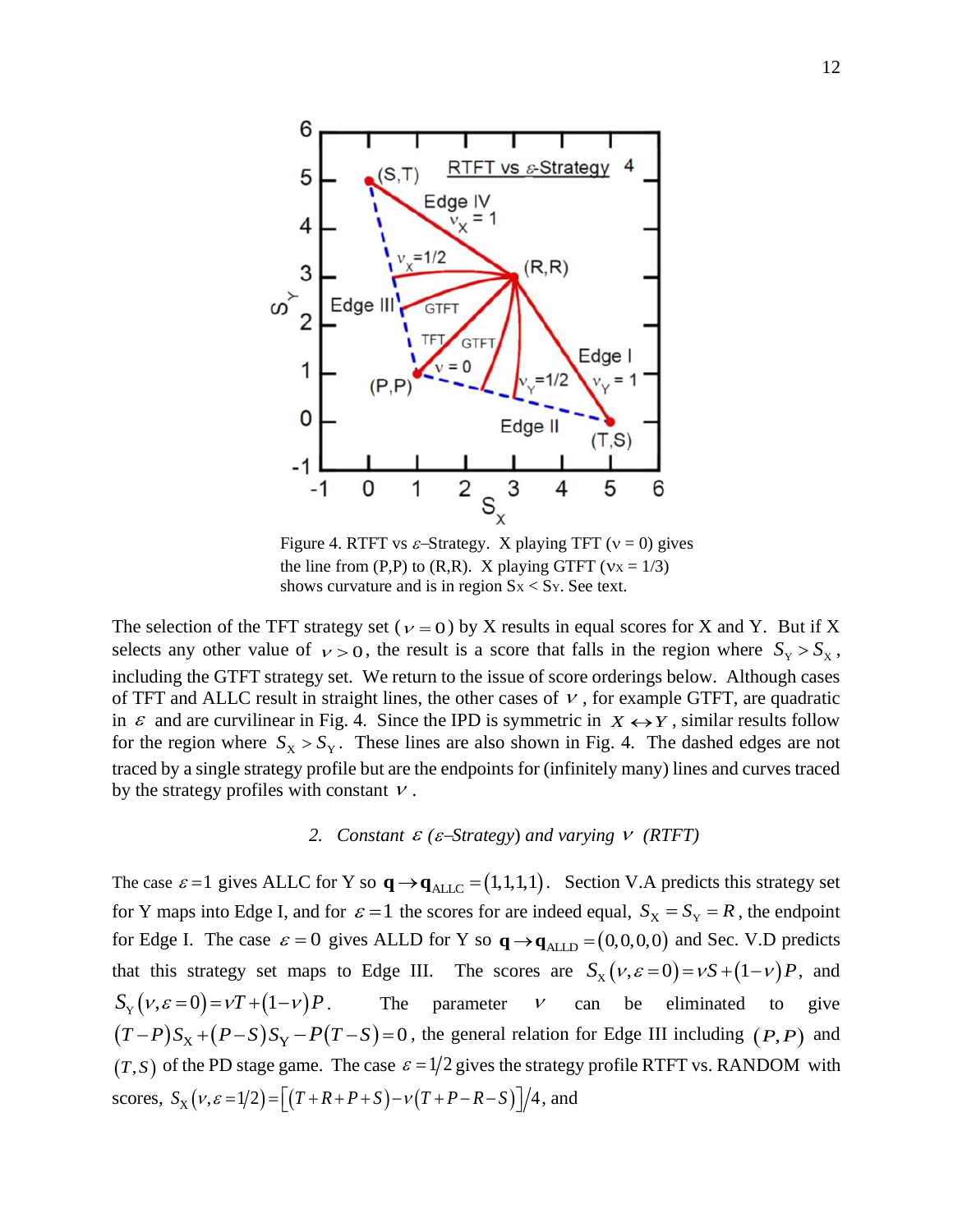$S_Y(v, \varepsilon = 1/2) = [(T + R + P + S) + v(T + R - P - S)]/4$ . The strategy parameter  $v$  can be eliminated to give  $2(T+R-P-S)S_X + 2(T+P-R-S)S_Y - (T-S)(T+R+P+S) = 0$ , a line with endpoints  $S_X = S_Y = (T + R + P + S)/4$  and  $[(R + S)/2,(T + R)/2]$ , which lies on Edge IV. For Axelrod values,  $14S_x + 6S_y - 45 = 0$ . Fig. 5 summarizes these results for RTFT vs  $\varepsilon$ -Strategy.



Figure 5. RTFT vs  $\varepsilon$ -Strategy. X playing ALLD ( $\varepsilon$ x = 0) gives Edge II. Y playing ALLD gives Edge III. X or Y choosing  $\varepsilon = 0$  gives  $(R,R)$ . See text.

The lines and curves in Fig. 4 and 5 cover the vertices, edges, and interior of the Prisoner's Dilemma stage game as the parameters range through the rational numbers from 0 to 1.

## **B. TFT vs General Y Strategy**

With the general strategy profile  $\{ \mathbf{p}_{TFT}; \mathbf{q} \}$ , the determinant in Eq. 3 becomes  $D(\mathbf{p}_{\text{TFT}}, \mathbf{q}, \mathbf{f}) = -f_1 q_2 q_4 - (f_2 + f_3)(1 - q_1) q_4 - f_4 (1 - q_1)(1 - q_3)$ . Using Eq. 4, the scores are  $S_X = S_Y = [R + (T + S)\rho_1 + P\rho_1\rho_3]/[1 + 2\rho_1 + \rho_1\rho_3]$  where the two strategy parameters are given by  $\rho_1 = (1 - q_1)/q_2$ , and  $\rho_3 = (1 - q_3)/q_4$  with the conditions  $0 \le \rho_i \le \infty$ . The scores map onto the line from the endpoint  $(P, P)$  for  $\rho_1$  finite and  $\rho_3 \rightarrow \infty$   $(q_4 = 0)$  to the endpoint  $(R, R)$  for  $\rho_1 = \rho_3 = 0$  ( $q_1 = q_3 = 1$ ), as expected. The line in Fig. 4 from (*P*, *P*) to (*R*, *R*), therefore, also describes TFT vs General Y Strategy.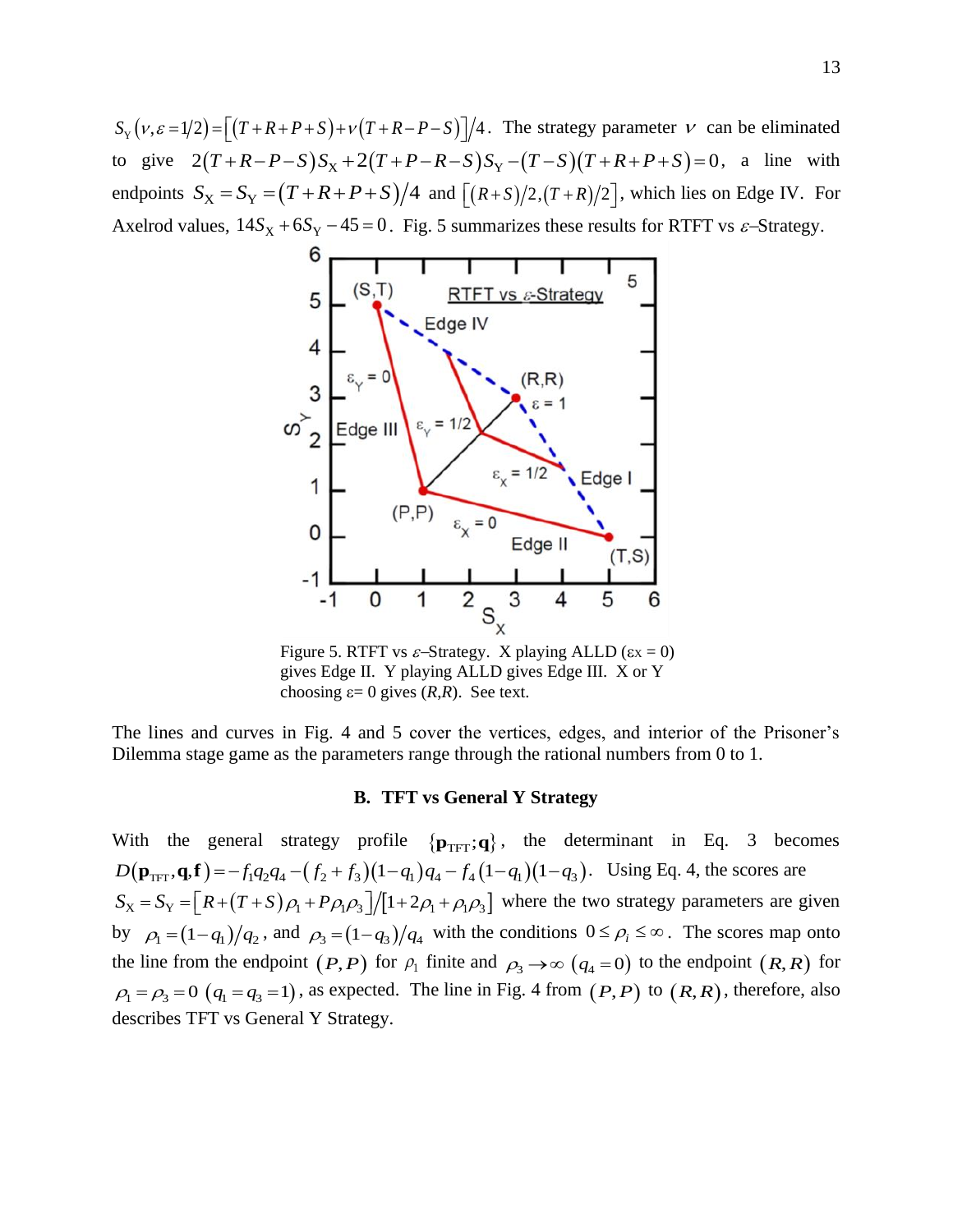#### **C. WSLS and RWSLS vs** −**Strategy**

With these strategy profiles,  $\{ \mathbf{p}_{\text{RWSLS}}; \mathbf{q}_{\varepsilon} \}$ , the determinant in Eq. 3 becomes

$$
D(\mathbf{p}_{\text{RWSLS}}, \mathbf{q}_{\varepsilon}, \mathbf{f}) = -\nu \varepsilon^2 f_1 - (1 - \varepsilon)^2 \Big[ f_2 + (1 - \nu) f_4 \Big] - \varepsilon (1 - \varepsilon) \Big[ f_1 + \nu f_2 + (1 - \nu) f_3 \Big]. \tag{7}
$$

The scores are obtained from Eq. 7 as follows:

$$
D(\mathbf{p}_{\text{RWSLS}}, \mathbf{q}_{\varepsilon}, \mathbf{S}_{X}) = -\nu \varepsilon^{2} R - (1 - \varepsilon)^{2} \left[ S + (1 - \nu) P \right] - \varepsilon (1 - \varepsilon) \left[ R + \nu S + (1 - \nu) T \right],
$$
(8)

$$
D(\mathbf{p}_{\text{RWSLS}}, \mathbf{q}_{\varepsilon}, \mathbf{S}_{\text{Y}}) = -\nu \varepsilon^2 R - (1 - \varepsilon)^2 \left[ T + (1 - \nu) P \right] - \varepsilon (1 - \varepsilon) \left[ R + \nu T + (1 - \nu) S \right],\tag{9}
$$

$$
D(\mathbf{p}_{\text{RWSLS}}, \mathbf{q}_{\varepsilon}, \mathbf{1}) = -2(1 - \varepsilon) - \nu \left[ \varepsilon^2 - (1 - \varepsilon)^2 \right].
$$
 (10)

Then, the scores from Eq. 4 are

$$
S_{\rm X}(\nu,\varepsilon) = \frac{D(\mathbf{p}_{\rm RWSLS}, \mathbf{q}_{\varepsilon}, \mathbf{S}_{\rm X})}{D(\mathbf{p}_{\rm RWSLS}, \mathbf{q}_{\varepsilon}, \mathbf{1})}, \quad S_{\rm Y}(\nu,\varepsilon) = \frac{D(\mathbf{p}_{\rm RWSLS}, \mathbf{q}_{\varepsilon}, \mathbf{S}_{\rm Y})}{D(\mathbf{p}_{\rm RWSLS}, \mathbf{q}_{\varepsilon}, \mathbf{1})}.
$$
(11)

The case  $v = 0$  corresponds the WSLS playing against the  $\varepsilon$ -strategy. These scores are again parametric equations in the two strategy parameters  $\nu$  and  $\varepsilon$  which determine the strategy profile  $\{ \mathbf{p}_{\text{RTFT}}; \mathbf{q}_{\varepsilon} \}$ . The scores are linear in  $\nu$  but nonlinear in  $\varepsilon$  because each  $q_i = \varepsilon$ .

The case  $v = 0$  gives the classic WSLS strategy set  $\mathbf{p}_{\text{wSLS}} = (1, 0, 0, 1)$  vs the  $\varepsilon$ -strategy. Eq. 11 gives  $S_X(0,\varepsilon) = \left[\varepsilon (R+T)+(1-\varepsilon)(P+S)\right]/2$ , and  $S_Y(0,\varepsilon) = \left[\varepsilon (R+S)+(1-\varepsilon)(T+P)\right]/2$ . The strategy parameter  $\varepsilon$  is eliminated to give the linear relation for  $\{p_{\text{wSLS}}; q_{\varepsilon}\}\,$  $2(T+P-R-S)S_X+2(T+R-P-S)S_Y-(T+R)(T+P)+(R+S)(P+S)=0,$ with endpoints  $[(R+T)/2,(R+S)/2]$  and  $[(P+S)/2,(T+P)/2]$  lying on Edges I and III, respectively. For Axelrod values, the line becomes  $6S_X + 14S_Y - 45 = 0$  with endpoints  $(1/2,3)$ and  $(4,3/2)$ . It is labeled  $v_x = 0$ , WSLS, in Fig. 6. This line shows that the strategy profile  $\{$ **p**<sub>WSLS</sub>; $\{$ **q**<sub> $\varepsilon$ </sub> $\}$  results in scores that that are larger for X,  $S_X > S_Y$ , when  $\varepsilon > 1/2$ , and for Y,  $S_Y > S_X$ , when  $\varepsilon < 1/2$ . The case of equal scores  $S_X = S_Y = (T + R + P + S)/4$  occurs when  $\varepsilon = 1/2$ . This ordering of scores is discussed further in the next section with Y playing a general strategy set. The line for Y playing WSLS and X playing the  $\varepsilon$ -strategy is also shown. This line has endpoints on Edges II and IV and passes through the point of equal scores as shown in Fig. 6.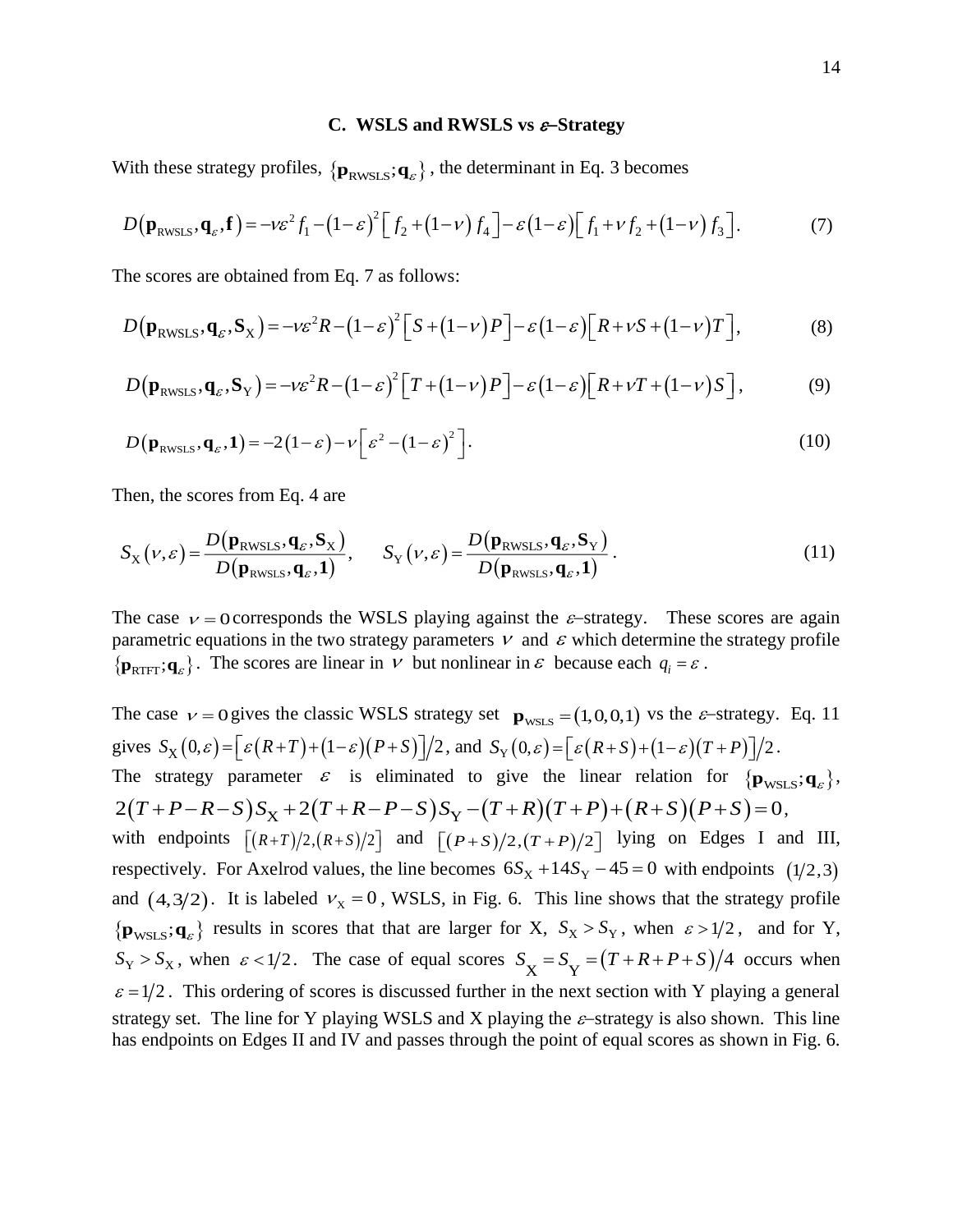

*Figure 6. RWSLS vs -Strategy. X playing ALLC gives* Edge IV. X playing WSLS ( $vx = 0$ ) gives line from Edge III to Edge I. Symmetric lines for Y also shown. No scores are allowed in cross hatched region including (*P*,*P*).

The case  $v_x = 1$ , ALLC for X, maps into Edge IV as expected. The case for  $v_x = 1/2$  gives  $\mathbf{p}_{\text{RWSLS}} = (1,1/2,1/2,1)$  so that scores are given by Eq. 8 to 11 as

$$
S_X(1,\varepsilon) = \frac{\varepsilon^2 R/2 + \varepsilon (1-\varepsilon) \left[ R + (T+S)/2 \right] + (1-\varepsilon)^2 (S+P/2)}{2(1-\varepsilon) + \left[ \varepsilon^2 - (1-\varepsilon)^2 \right] / 2},\tag{12}
$$

$$
S_{\rm Y}(1,\varepsilon) = \frac{\varepsilon^2 R/2 + \varepsilon (1-\varepsilon) \left[ R + (T+S)/2 \right] + (1-\varepsilon)^2 (T+P/2)}{2(1-\varepsilon) + \left[ \varepsilon^2 - (1-\varepsilon)^2 \right] / 2}.
$$
\n(13)

The parametric Eq. 12 and 13 are quadratic in the strategy parameter  $\varepsilon$  so curvature is expected and clearly observed in Fig. 6 for the curvilinear line labeled  $v_x = 1/2$ . The endpoints of the curvilinear line are  $(R, R)$  for  $\varepsilon = 1$  and, for  $\varepsilon = 0$ ,  $\left[ (2S + P)/3, (2T + P)/3 \right]$  which lies on Edge III. All scores for  $v_x = 1/2$  satisfy  $S_y > S_x$  except for  $(R, R)$ . There is  $X \leftrightarrow Y$  symmetry for playing RWSLS vs  $\varepsilon$ -strategy so comparable lines are plotted in Fig. 6. There are no scores allowed in the quadrilateral bounded by the two lines for WSLS vs  $\varepsilon$ -strategy and Edges II, III. For  $\varepsilon = 0$ , scores fall on Edges II and III, but are limited by endpoints of WSLS lines from approaching  $(P, P)$ .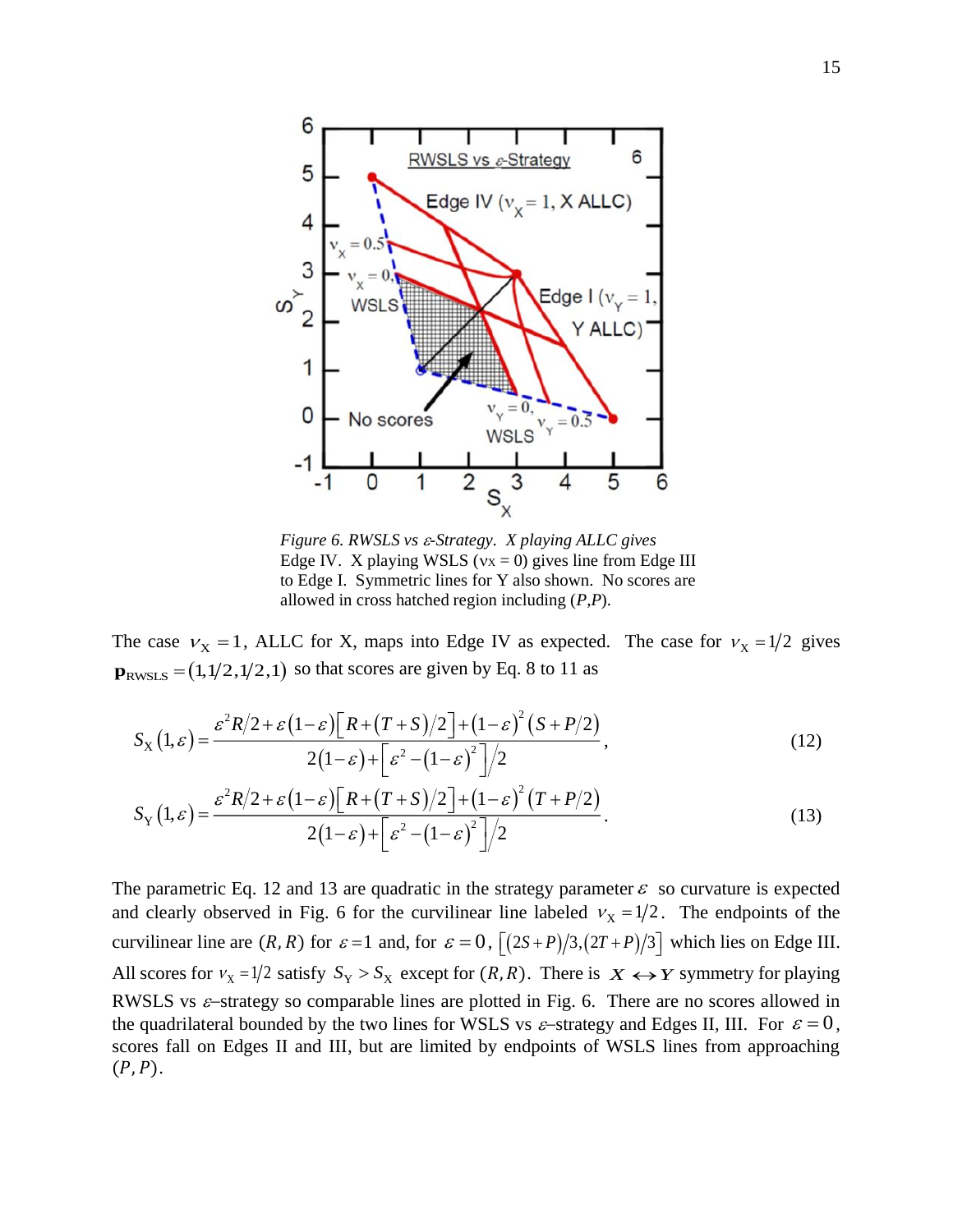#### **D. WSLS vs General Strategy**

With the strategy profile  $\{ \mathbf{p}_{\text{WSLS}}; \mathbf{q} \}$ , the determinant in Eq. 3 becomes  $D(\mathbf{p}_{\text{wsts}}, \mathbf{q}, \mathbf{f}) = -f_1(1-q_2)q_4 - (f_2 + f_4)(1-q_1)(1-q_2) - f_3q_3(1-q_1)$ . Eq. 4 gives the scores

$$
S_X = \frac{T\rho_1 + R\rho_2 + (S+P)\rho_1\rho_2}{\rho_1 + \rho_2 + 2\rho_1\rho_2}, \quad S_Y = \frac{S\rho_1 + R\rho_2 + (T+P)\rho_1\rho_2}{\rho_1 + \rho_2 + 2\rho_1\rho_2}.
$$
 (14)

The two strategy parameters are  $\rho_1 = (1 - q_1)/q_4$  and  $\rho_2 = (1 - q_2)/q_3$  with the conditions  $0 \le \rho_i \le \infty$ . The parametric equations give essentially an infinite number of linear relations between the scores for various conditions on the two strategy parameters, and hence, the transition probability vector **q**. If  $\rho_1 = 0$  ( $q_1 = 1$ ), then  $S_X = S_Y = R$ . If  $\rho_2 = 0$  ( $q_2 = 1$ ), then  $S_X = T$ ,  $S_Y = S$ . If  $\rho_1 \rightarrow \infty$  ( $q_4 = 0$ ), then the scores are  $S_X = \left[T + \rho_2(P + S)\right]/(1 + 2\rho_2)$  and  $S_Y = \left[ S + \rho_2 (T + P) \right] / (1 + 2 \rho_2)$ . The endpoints of the line are  $\left[ (P + S) / 2, (T + P) / 2 \right]$  on Edge III and  $(T, S)$ . The strategy parameter  $\rho_2$  can be eliminated between the last two equations for the scores to get:  $(T+P-2S)S_X+(2T-P-S)S_Y-T(T+P)+S(S+P)=0$ . Axelrod values give  $2S_X + 3S_Y - 10 = 0$ . As a final example, let  $\rho_2 = 1 (q_2 + q_3 = 1)$ so that  $S_X = S_Y = [R + \rho_1(T + P + S)]/(1 + 3\rho_1)$ . These equal scores form a line with endpoints  $(R, R)$ when  $\rho_1 = 0$  ( $q_1 = 1$ ) and  $S_\text{X} = S_\text{Y} = (T + P + S)/3$  when  $\rho_1 \to \infty$  ( $q_4 = 0$ ). Plots of these general results give a figure like Fig. 6 with the addition of the line for equal scores from  $(R, R)$  to  $S_X = S_Y = (T + P + S)/3$ . For Axelrod values, these endpoints are  $(3,3)$  to  $(2,2)$ . Varying the two strategy parameters generates an infinity of lines covering the area as indicated in

Fig. 6 shows that WSLS vs  $\varepsilon$ -strategy falls along a line that satisfies three orderings  $S_x > S_y$ ,  $S_Y > S_X$ , and  $S_X = S_Y$ . For X choosing WSLS and Y choosing a general strategy, the relative magnitudes of the scores satisfy the following similar conditions:

Fig. 6, but lines are excluded from the cross hatched area with vertex now at  $(2,2)$ .

- i)  $S_X > S_Y$  (altruistic): This gives  $T\rho_1 + R\rho_2 + (S+P)\rho_1\rho_2 > S\rho_1 + R\rho_2 + (T+P)\rho_1\rho_2$ . If  $\rho_1 > 0$  ( $q_1 \neq 1$  and  $q_4 \neq 0$ ) so it can be eliminated in the condition, then  $\rho_2 < 1$ , and the inequality in the scores results from  $q_2 + q_3 > 1$ .
- ii)  $S_Y > S_X$  (extortive): This gives  $T\rho_1 + R\rho_2 + (S+P)\rho_1\rho_2 < S\rho_1 + R\rho_2 + (T+P)\rho_1\rho_2$ . Similar analysis shows that the inequality in the scores results from  $q_2 + q_3 < 1$ .
- iii)  $S_X = S_Y$  (reciprocal): The equality in scores clearly results from  $q_2 + q_3 = 1$ .

If X chooses WSLS, then the Y strategy set determines the orderings (extortive, reciprocal, and altruistic) of the scores. Stated another way, Y choosing a strategy set that can be extortive, reciprocal, or altruistic is conditional on X choosing WSLS. Note here that there is no condition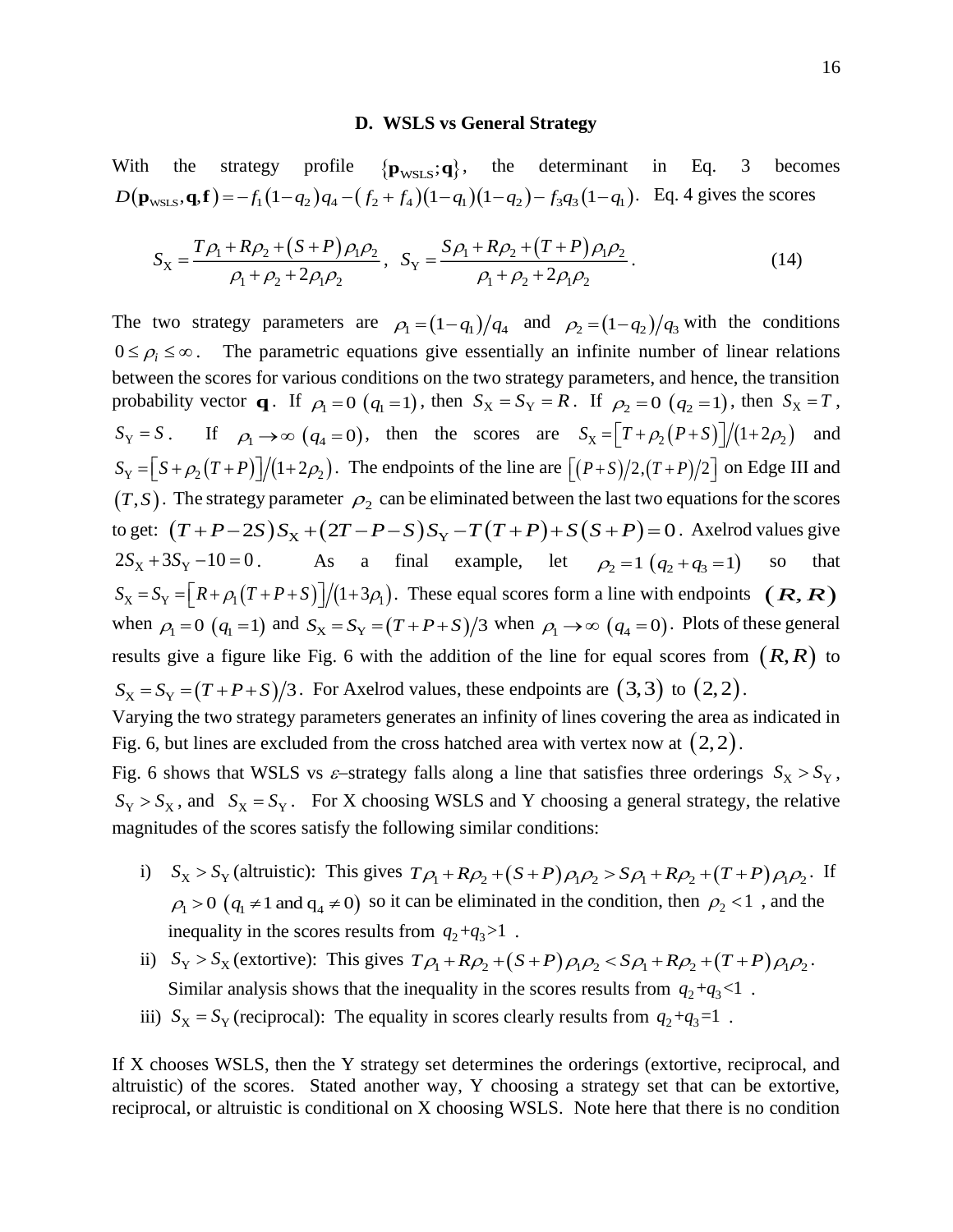on  $q<sub>4</sub>$ , the probability to defect after mutual defection. These results are consistent with those when X choses WSLS and Y choses the  $\varepsilon$ -strategy discussed in the previous section. More comments on this surprising result are in Section IX. Conclusions.

### **VII. DaMD Strategy Set vs -Strategy and WSLS. Reciprocity and Extortion**

The DaMD strategy set is defined by  $\mathbf{p}_{\text{DaMD}} = (p_1, p_2, p_3, p_4 = 0)$ . For the strategy profile  $\{ \mathbf{p}_{\text{DaMD}}, \mathbf{q}_{\varepsilon} \}$ , Eq. 3 gives

$$
D(\mathbf{p}_{\text{DaMD}}, \mathbf{q}_{\varepsilon}, \mathbf{f}) = -p_3\{[\varepsilon^2 f_1 + \varepsilon(1-\varepsilon)f_2] + [\varepsilon\rho_1 + (1-\varepsilon)\rho_2][\varepsilon f_3 + (1-\varepsilon)f_4]\},\quad(14)
$$

with two strategy parameters are defined as  $\rho_1 = (1 - p_1)/p_3$ , and  $\rho_2 = (1 - p_2)/p_3$ . Eq. 4 and 14 gives the following expressions for the scores,  $S_X = (a+b\rho)/(\varepsilon+\rho)$  and  $S_Y = (c+d\rho)/(\varepsilon+\rho)$ . The strategy parameter  $\rho$  is expressed as  $\rho = \varepsilon \rho_1 + (1 - \varepsilon) \rho_2$  so  $\varepsilon + \rho > 0$ . The symbols, *a*, *b*, *c*, *d,* are given by

$$
a = \varepsilon^{2} R + \varepsilon (1 - \varepsilon) S
$$
  
\n
$$
b = \varepsilon T + (1 - \varepsilon) P
$$
  
\n
$$
c = \varepsilon^{2} R + \varepsilon (1 - \varepsilon) T
$$
  
\n
$$
d = \varepsilon S + (1 - \varepsilon) P
$$
\n(15)

The strategy parameter  $\rho$  can be eliminated from the scores giving the linear relation,

$$
\alpha(\varepsilon)S_{\mathbf{X}} + \beta(\varepsilon)S_{\mathbf{Y}} + \gamma(\varepsilon) = 0,\tag{16}
$$

where

$$
\alpha(\varepsilon) = \varepsilon (R - S) + (1 - \varepsilon)(T - P)
$$
  
\n
$$
\beta(\varepsilon) = \varepsilon (T - R) + (1 - \varepsilon)(P - S)
$$
  
\n
$$
\gamma(\varepsilon) = -(T - S) \Big[ \varepsilon^2 R + \varepsilon (1 - \varepsilon)(T + S) + (1 - \varepsilon)^2 P \Big] \Big].
$$
\n(17)

 $\lambda$ 

When Y plays ALLD so that  $\varepsilon = 0$ , then the scores map onto  $(P, P)$ . If Y plays ALLC so that  $\varepsilon = 1$ , then the linear relationship between scores is  $(R-S)S_X + (T-R)S_Y - R(T-S) = 0$ , giving Edge I. If Y plays RANDOM,  $\varepsilon = 1/2$ , then the scores satisfy a linear relationship in the interior of the stage game,  $2(T+R-P-S)S_x+2(T+P-R-S)S_y-(T-S)(T+R+P+S)=0$ . For Axelrod values, the line is  $14S<sub>X</sub> + 6S<sub>Y</sub> - 45 = 0$ . The end points of this line fall on Edges II and IV. There is symmetry with player Y playing DaMD and X playing an  $\varepsilon$ -strategy. For this strategy profile, the line for  $\varepsilon = 1$  for X maps onto Edge IV;  $\varepsilon = 0$  maps onto  $(P, P)$ . The line with  $\varepsilon = 1/2$  maps onto the interior of the stage game quadrilateral. These lines are shown in Fig. 7.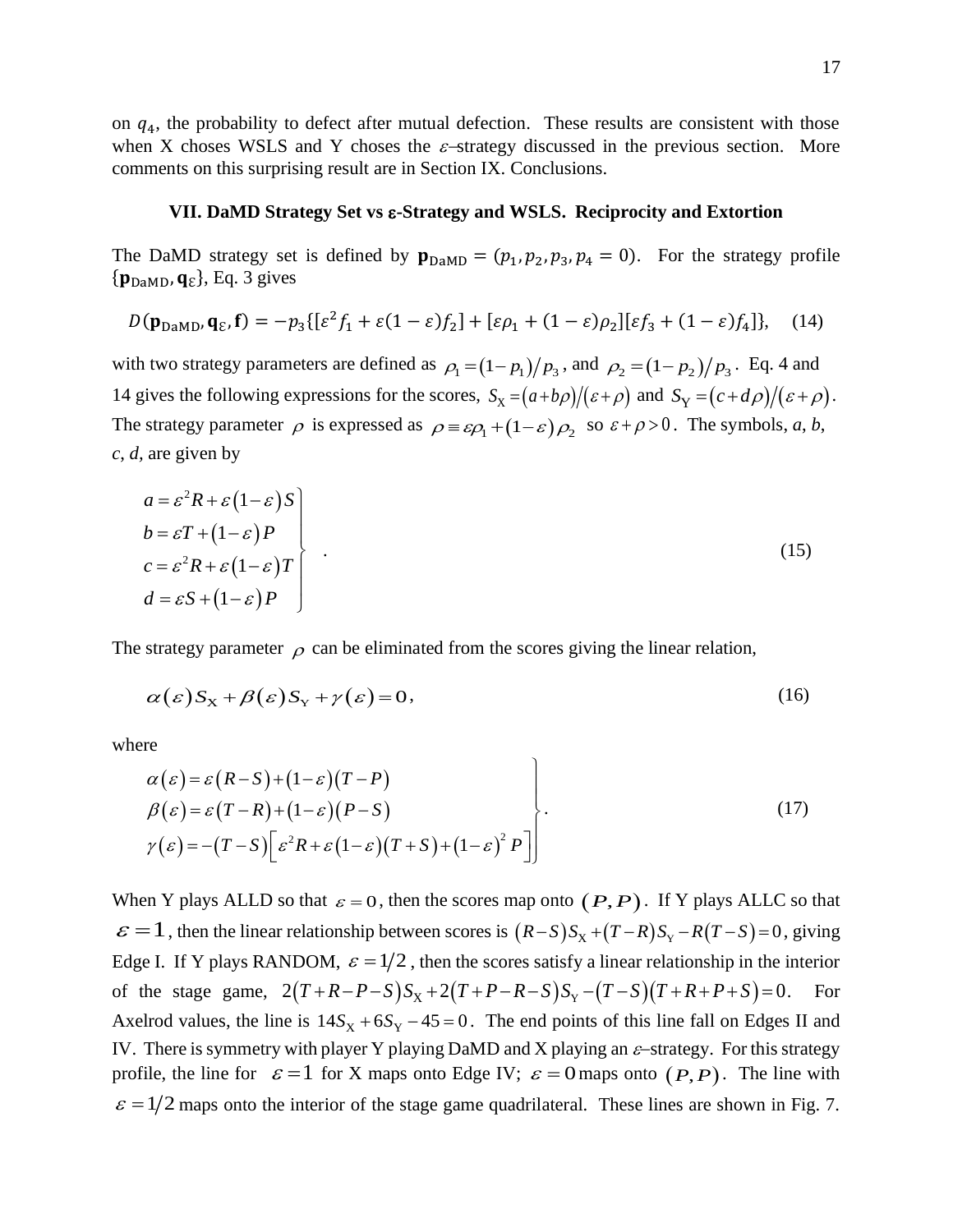As  $\varepsilon$  scans between its limits, the edges and interior of the quadrilateral are covered by the lines generated.



Figure 7. DaMD vs  $\varepsilon$ -Strategy. X plays DaMD: Y plays ALLC ( $\varepsilon$  = 1) giving Edge I; Y plays ALLD ( $\varepsilon$  = 0) giving (*P*,*P*). Line from (*P*,*P*) to (*R*,*R*) described in Sec. VIII. Symmetric results for  $X \leftrightarrow Y$ .

Fig. 7 shows that the line generated when X plays DaMD and Y plays RANDOM falls in the regions where  $S_X > S_Y$  and  $S_X < S_Y$ . The exact point on the line depends on the value of the strategy parameter  $\rho$  through  $\rho_1$  and  $\rho_2$ , so ultimately through the probabilities  $p_i$ ,  $i = 1,2,3$ . There are two orderings of the scores other than equal scores:

i)  $S_X > S_Y$  (extortive): This condition gives  $\rho > 1 - \varepsilon$  so that  $\varepsilon(1-p_1) > (1-\varepsilon)(p_2+p_3-1)$ . The inequality is valid for arbitrary  $\varepsilon$  and  $p_1$ , with  $\varepsilon$ ,  $1 - \varepsilon$ ,  $1 - p_1 \neq 0$ , and  $p_2 + p_3 < 1$ .

ii) 
$$
S_Y > S_X
$$
 (altruistic): This condition gives  $\rho < 1 - \varepsilon$  which in turn gives  
 $\varepsilon (1 - p_1) < (1 - \varepsilon) (p_2 + p_3 - 1)$ . If  $\varepsilon$ ,  $1 - \varepsilon$ ,  $1 - p_1 \neq 0$ , then  $p_2 + p_3 > 1$ .

If Y chooses to play WSLS rather than a  $\varepsilon$ -strategy, Eq. 3 gives for the strategy profile  ${\bf p}_{\text{DaMD}}$ ,  ${\bf q}_{\text{WSLS}}$  and  $D({\bf p}_{\text{DaMD}}$ ,  ${\bf q}_{\text{WSLS}}$ ,  ${\bf f}$  =  $-(1-p_1)[p_3f_2 + (1-p_2)(f_3 + f_4)]$ . Then Eq. 4 gives the scores as  $S_x = [S + (T + P)\rho]/(1+2\rho)$  and  $S_y = [T + (S + P)\rho]/(1+2\rho)$  with the strategy parameter given by  $\rho = (1 - p_2)/p_3$  where  $0 \le \rho \le \infty$ . The strategy parameter can be eliminated to get the line,  $(2T-P-S)S_X + (T+P-2S)S_Y - T(T+P) + S(S+P) = 0$ . For Axelrod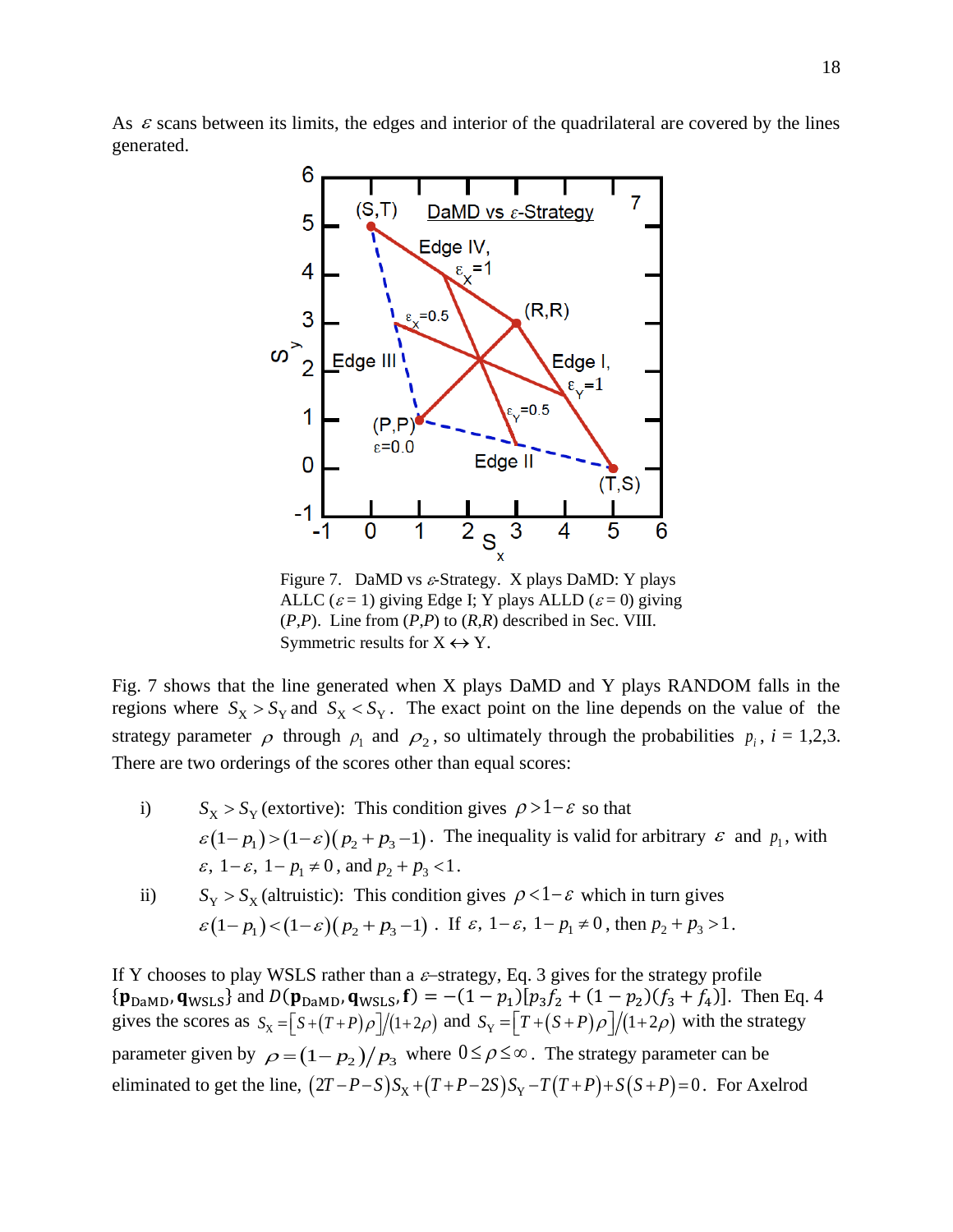values,  $3S_X + 2S_Y - 10 = 0$  for DaMD vs WSLS. The endpoints of the line are the vertex  $(S, T)$ and  $[(T+P)/2,(S+P)/2]$  on Edge II. There are again two possibilities for the order of the scores:

- i)  $S_X > S_Y$  (extortive): This gives  $\rho > 1$  and  $p_2 + p_3 < 1$ .
- ii)  $S_Y > S_X$  (altruistic): This gives  $\rho < 1$  and  $p_2 + p_3 > 1$ .

The terms extortive and altruistic for Y playing WSLS rather than X are used in an opposite fashion to the previous section because here the strategy of player X determines the orderings of scores. The condition  $p_2 + p_3 < 1$  for ensuring  $S_X > S_Y$ , is a general property of DaMD not limited to Y playing an  $\varepsilon$ -strategy or WSLS. We show this in detail in the next Section.

## **VIII. DaMD vs Arbitrary Strategy**

We let X play DaMD and Y play an arbitrary strategy. Eq. 3 gives

$$
D(\mathbf{p}_{\text{DaMD}}, \mathbf{q}, \mathbf{f}) = -\sum_{i=1}^{4} f_i D_i (\mathbf{p}_{\text{DaMD}}, \mathbf{q}),
$$
\n(18)

where  $D_{1,3}(\mathbf{p}_{\text{DaMD}}, \mathbf{q}) = q_4 \delta_{1,3}(\mathbf{p}_{\text{DaMD}}, \mathbf{q}), D_2(\mathbf{p}_{\text{DaMD}}, \mathbf{q}) = -q_4 \delta_2(\mathbf{p}_{\text{DaMD}}, \mathbf{q}),$  and  $D_4 = (1 - q_1)\delta_1 + q_3\delta_2 + (1 - q_2)\delta_3$ . The 2X2 determinants  $\delta_i(\mathbf{p}_{\text{DaMD}}, \mathbf{q})$  are

$$
\delta_1 = \det \begin{vmatrix} p_2 q_3 & -1 + p_2 \\ p_3 q_2 & p_3 \end{vmatrix}, \ \delta_2 = \det \begin{vmatrix} -1 + p_1 q_1 & -1 + p_1 \\ p_3 q_2 & p_3 \end{vmatrix}, \ \delta_3 = \det \begin{vmatrix} -1 + p_1 q_1 & -1 + p_1 \\ p_2 q_3 & -1 + p_2 \end{vmatrix}.
$$
 (19)

Eq. 4, 18, and 19 give the scores,  $S_X$  and  $S_Y$ . If  $S_X > S_Y$ , then it is readily seen that  $D(p_{DaMD}, q, S_X) < D(p_{DaMD}, q, S_Y)$  since  $D(p_{DaMD}, q, 1) < 0$  in general. For the symmetric PD stage game,  $f_1 = R$  and  $f_4 = P$ . This means that  $S\delta_2 - T\delta_3 < T\delta_2 - S\delta_3$  after  $q_4 \neq 0$  has been eliminated. This means  $-\delta_2 < \delta_3$  if  $q_4 \neq 0$ . Evaluating the determinants, substituting, and rearranging results in the inequality  $p_2 + p_3 - 1 < (1 - p_1)(p_2q_3 + p_3q_2)/(1 - p_1q_1)$ . This inequality is true for all  $q_i$  if  $p_2 + p_3 < 1$  and ensures that  $S_X > S_Y$  so this is an extortive DaMD since player X determines the score orderings.

Fig. 7 also shows the line from  $(P, P)$  to  $(R, R)$  corresponding to the case of equal scores,  $S_Y = S_X$ . In the case of equal scores for DaMD vs *ε*-strategy, we have  $a + b\rho = c + d\rho$  from Sec. VII. This condition means that  $\rho = 1 - \varepsilon$ . From the definition of the strategy parameter  $\rho$ , the following condition on the  $p_i$  follows,  $\varepsilon(1-p_1)=(1-\varepsilon)(p_2+p_3-1)$ . This condition is true for all  $\varepsilon$  if  $p_2 + p_3 = 1$ ,  $p_1 = 1$ . The scores now read  $S_X = S_Y = \varepsilon^2 R + \varepsilon (1-\varepsilon)(T+S) + (1-\varepsilon)^2 P$ and give the line from  $(P, P)$  to  $(R, R)$  as  $\varepsilon$  ranges from 0 to 1. This result can also be generalized. The condition  $p_2 + p_3 = 1$  for ensuring  $S_X = S_Y$  is a general property of DaMD not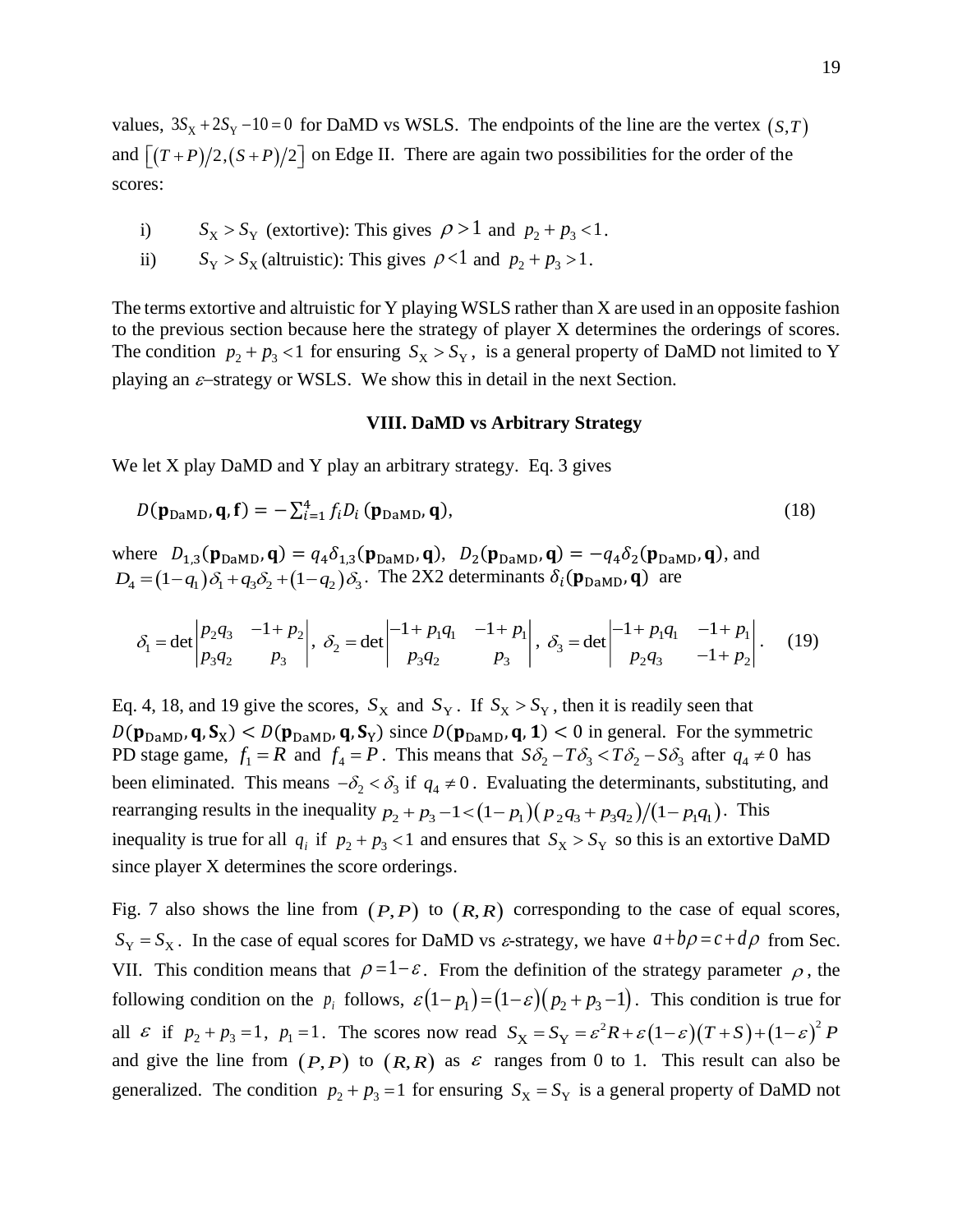limited to Y playing an  $\varepsilon$ -strategy. To see this, we use the same argument as above to show that  $S_{\rm X} = S_{\rm Y}$ leads to the condition  $-\delta_{2} = \delta_{3}$ , implying that  $-(1-p_1q_1)(1-p_2-p_3)=(1-p_1)(p_2q_3+p_3q_2)$ . This condition is valid for all **q** when  $p_1=1$ , and  $p_2 + p_3 = 1$ . With these conditions on the  $p_i$ , Eq. 4 and 18 give the line from  $(P, P)$  to  $(R, R)$ as  $S_{\rm x} = S_{\rm y} = (R + P \rho)/(1 + \rho)$ where the strategy parameter is now  $\rho = \left[ (1 - q_1)/q_4 \right] \left\{ \left[ (1 - q_2) + p_3 (q_2 + q_3) \right] / \left[ (1 - p_3) q_3 + p_3 q_2 \right] \right\}$  and  $0 \le \rho \le \infty$  for all **q** and  $p_3$ .  $S_X = S_Y = R$  when  $q_1 = 1$  and  $\rho = 0$ . Also  $S_X = S_Y = P$  when  $q_4 = 0$  and  $\rho \rightarrow \infty$ . Again, the strategy parameter analysis allows a more transparent analysis of the linear relation between scores. The strategy parameter is a function of the strategy profile  $\rho = \rho(\mathbf{p}, \mathbf{q})$  so as the strategy profile  $\{p;q\}$  varies, the strategy parameter  $\rho$  scans through its limits  $0 \le \rho \le \infty$  and traces through the linear relation for the scores. Table 3 summarizes the results for DaMD vs an arbitrary strategy set.

| DaMD Strategy for player X | Score Ordering          | Conditions on probabilities             |
|----------------------------|-------------------------|-----------------------------------------|
| Generic strategy           | Not specified           | $p_{\scriptscriptstyle A}=0$            |
| <b>Extortive strategy</b>  | $S_{\rm X} > S_{\rm Y}$ | $p_4 = 0$ , $p_2 + p_3 < 1$             |
| Reciprocal strategy        | $S_{\rm x} = S_{\rm y}$ | $p_1 = 1$ , $p_4 = 0$ , $p_2 + p_3 = 1$ |

Table 3. DaMD strategies with generic, extortive, and reciprocal conditions.

# **IX. Conclusions**

The general analysis presented here establishes many specific features of the mapping from the 8 dimensioal hypercube defined by the strategy profile  $\{p;q\}$  onto the 2-dimensional space of scores

 $(S_X, S_Y)$ . The concept of strategy parameter is key to this technique to identify the lines that are mapped by a strategy profile. Vertex strategy profiles are shown in Fig. 2 and Table 1. Edge strategy profiles are described in Fig. 3 and Sec. V. These ALLC and ALLD are the key edge strategy sets with ALLC mapping onto Edges I and IV and ALLD mapping onto Edges II and III for any opponent strategy sets. In the specific example of Ref. 8, the extortionate strategy set (ZDS) is played against an ALLC strategy so maps onto Edge I. This is readily seen by taking Eq. 16 in Ref. 8 and eliminating the parameter  $\chi$  resulting in the expression for Edge I. Press and Dyson also showed how a player Y, whom they call "evolutionary" and who only acts to increase Y's own score without regard for the score of X, can be extorted if X plays the ZDS. We refer to the "evolutionary" player who only considers that player's own score as a "naïve" player. We return to this feature for DaMD below.

Several famous strategy profiles are shown to map onto lines in the interior of the PD stage game. The  $\varepsilon$ -strategy is played against tit-for-tat (TFT) and win-stay-lose-shift (WSLS) as well as random versions of these two strategies (RTFT and RWSLS) as models. TFT and WSLS are also played against a general strategy set for Y. The scores for these games are expressed in terms of one or more strategy parameters which depend on a specific combination of the transition probabilities, **p** or **q**, appropriate to the strategy profiles. The strategy parameter(s) is then eliminated between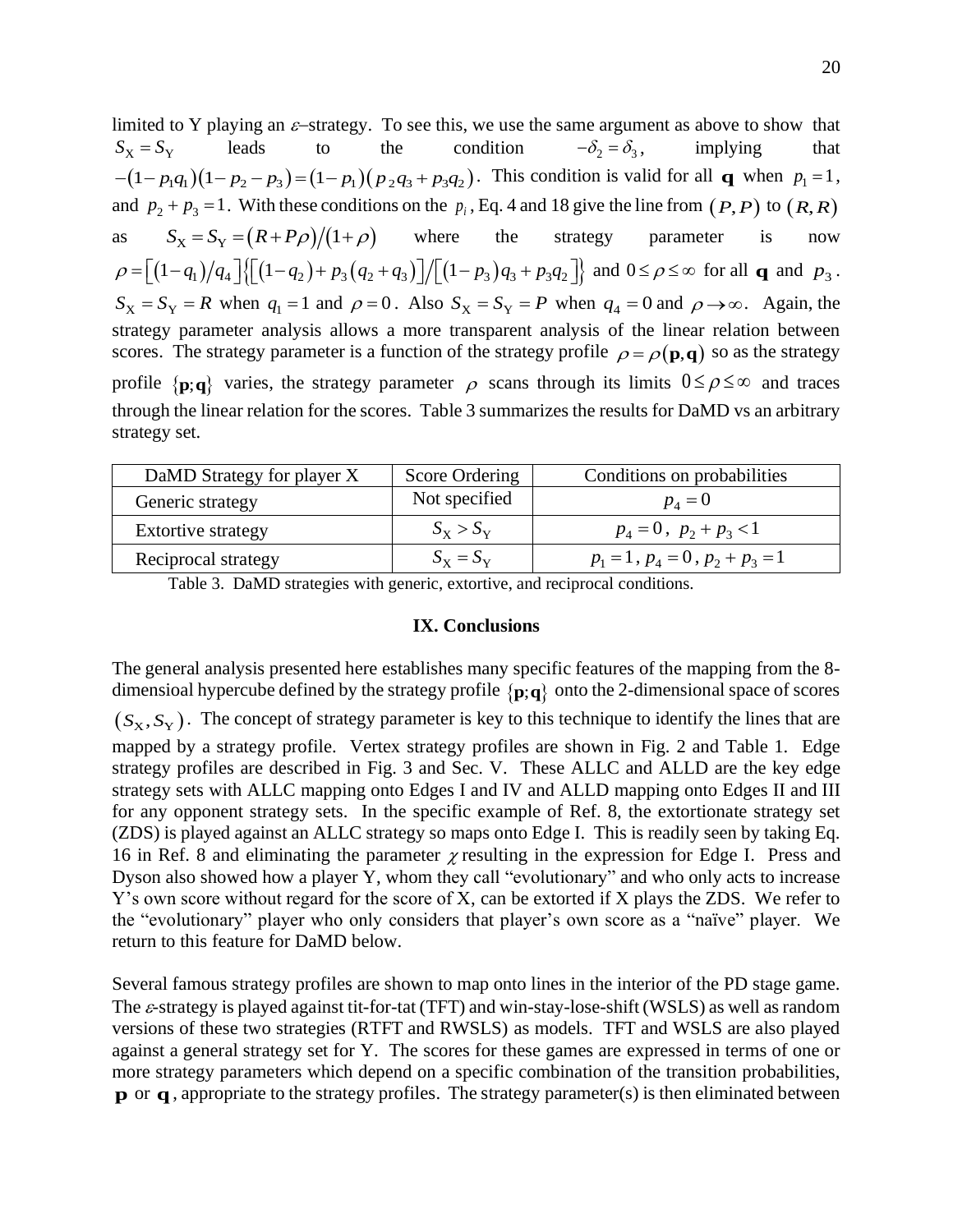the scores for both players resulting in a linear relation between the scores. This is done for mapping of the 8-dimensional hypercube of strategy profiles into the 2-dimensional space of scores including edges and the interior of the stage game. The specific expressions for scores give the endpoints of the line. Linear relations between scores are ubiquitous and are not specific to ZDS or DaMD. The scores for one player acting on the  $\varepsilon$ -strategy are quadratic in  $\varepsilon$  so the trajectories of the scores obtained by varying the strategy parameter  $\varepsilon$  show curvature as in Figs. 4 and 6. The lines and curves give insight into the behavior of the scores as the strategy profiles are systematically varied. Recently human-machine experiments have verified predictions of the linear relations between scores [18,20]. Our analysis gives many new predictions that can guide experiment and decision making.

It is important to be clear on the concept of a strategy set that can extort the other player. The first specific example with an extortive score condition in the present work came when X chose WSLS while Y chose an  $\varepsilon$ -strategy or a general strategy. The line for these strategy profiles passed through the interior of the stage game from the region where  $S_X > S_Y$  because  $q_2 + q_3 > 1$  (or  $\epsilon > 1/2$ ), to  $S_X = S_Y$  because  $q_2 + q_3 = 1$  ( $\epsilon = 1/2$ ), and finally to the region where  $S_X < S_Y$ because  $q_2 + q_3 < 1$  ( $\varepsilon < 1/2$ ). But  $S_X > S_Y$  cannot be considered altruistic from a rational player X point of view because it is the selection of Y strategy set  $q_2+q_3>1$  which results in this score ordering. It can be considered altruistic from the point of view of Y because X scores higher due to the strategy set chosen by Y. Similarly,  $S_X < S_Y$  cannot be considered extortive from the point of view of the rational X because it is the selection of the Y strategy set  $q_2+q_3 < 1$  which results in this score ordering. This ordering is extortive for Y. The strategic environment is subtle because these score orderings depend on X choosing WSLS. But the WSLS strategy set has a good performance in tournaments [6]. Since the scores  $S_X > S_Y$  when X chooses WSLS means that the player Y strategy set with  $q_2 + q_3 > 1$  is responsible for good performance of WSLS, one possibility is that player X has prior information that opponents in a tournament are more likely to choose an altruistic strategy set with  $q_2+q_3>1$  than to choose the extortive strategy set with  $q_2+q_3<1$ [13,22]. Another possibility is that the tournament conditions do not satisfy the conditions for Markov chain analysis. For example, fluctuations may play an important role in the limited repetitions of a human tournament. Fluctuations are beyond the scope of the analysis of the present work. Also Fig. 6 shows a region of no scores around (*P*,*P*) when WSLS is played. As a final remark, it is important to note that extortive scores for Y over X can exist when player X choses WSLS even without the condition of defection after mutual defection for Y ( $q_4$  = 0).

The DaMD strategy has player (X) defecting after previous mutual defection ( $p_4 = 0$ ). However, this property alone is not enough to ensure that  $X$  can extort the other player Y [23]. As we show above, the transition probabilities  $p_2$  and  $p_3$  are also crucial – extortion and reciprocity using the DaMD strategy rest on a three-legged stool with the three legs being the conditional transition probabilities  $p_2$ ,  $p_3$ , and  $p_4$ . One leg of course is  $p_4 = 0$ . The other legs determine whether the scores are extortive ( $p_2 + p_3 < 1$  so  $S_X > S_Y$ ) or reciprocal ( $p_2 + p_3 = 1$  so  $S_X = S_Y$ ). These results depend on only the DaMD strategy of player X unless player Y also choses a DaMD.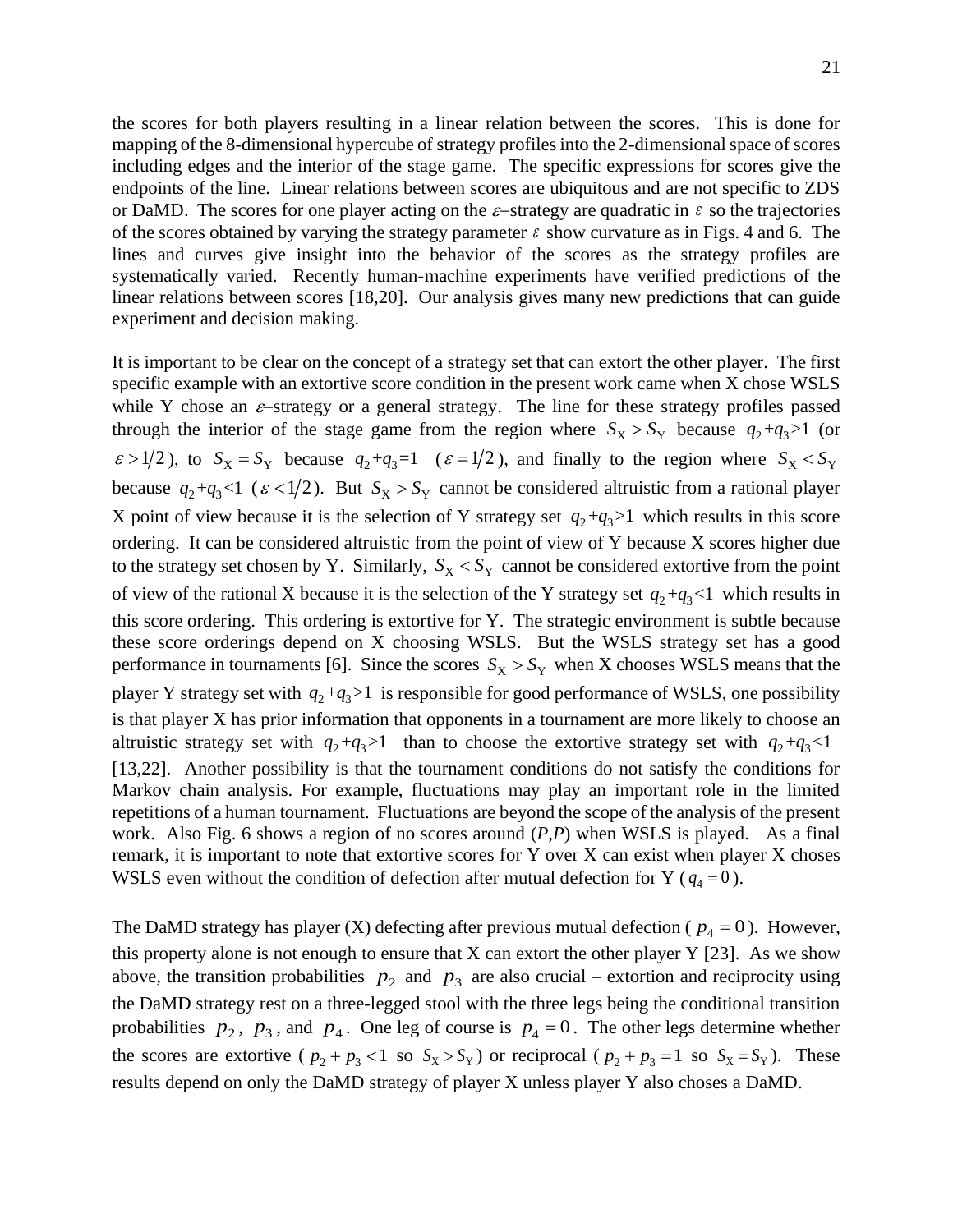It has been long understood that the Nash equilibrium strategy of a rational player is to defect in a single-play, stage game of Prisoner's Dilemma [13]. A relatively straight-forward argument building on that for the single-play stage game concludes that the equilibrium strategy of a rational player is to defect, certainly on the last play, of a finitely repeated Prisoner's Dilemma game [22]. It has not been clear if such an equilibrium strategy for a rational player exits in the infinitely repeated Prisoner's Dilemma game. The existence of the DaMD strategy provides an answer for the infinitely iterated PD: Two rational players in infinitely repeated Prisoner's Dilemma must conclude that the other rational player choses an extortive DaMD so each player decides to play DaMD with  $p_2 + p_3 < 1$  resulting in stationary scores of  $(P, P)$ , equivalent to the result of mutual defection in the single-play stage game.

It has also long been known that cooperation is a hallmark of human and even some animal behaviors [3,4,6,9,10,11,12]. Given the conclusion above that rational players must essentially play extortive DaMD in the IPD and take the  $(P,P)$  payoff, the question of how cooperation arises needs to be considered. This has been considered in the papers on ZDS in evolutionary dynamics already referenced [9,10,11,12,18,20]. Our answer arises within DaMD itself and can lead even rational players out of the  $(P, P)$  state. We consider two rational players. Both players know that playing DaMD is a strategy set that can extort a naïve player, but also leads to low mutual scores  $(P, P)$  for two rational players. Instead these rational players can choose to initiate the Markov chain using the reciprocal DaMD with  $p_1 = 1$ , and  $p_2 + p_3 = 1$  for player X and the symmetric probability choices for player Y leading to the mutual Pareto optimal scores  $(R, R)$ . These are the best mutual scores for two rational players in the IPD. If this state is reached then, the two rational players can "go to lunch" and let a random number generator continue play, subject to the conditions of the reciprocal DaMD.

The other situation is that of a rational player vs a naïve player. The rational payer X can extort the naïve player Y by playing an DaMD. But X can be concerned that extortive scores are not stable if Y learns and becomes a rational player and detects that X has a larger score. Y will play the extortive DaMD and, when the Markov stationary state is reestablished, the scores are now  $(P, P)$ . However, X can choose to play a reciprocal DaMD that results in equal scores and so signal to Y. This is not necessarily altruism on the part of X, but perhaps foresight  $-$  Y eventually learns and becomes rational rather than remaining naïve. If the initially naïve Y is playing an  $\varepsilon$ strategy, for example, and learns to be rational, then Y can adjust  $\varepsilon$  as in Fig. 7 and follows increasing scores to  $(R, R)$ . Such a path to cooperation has been suggested as a model for international affairs [21]. TFT is a classic DaMD strategy set with reciprocal probabilities since  $p_2 + p_3 = 1$  and  $S_x = S_y$ . From the point of view of the present work, it is no accident that TFT performed so well in the initial two tournaments of Axelrod – TFT takes the road to cooperation and hence to the  $(R, R)$  state. The concepts of altruism [3,4,6], reciprocity [3,4,6], stability [3,6,22], signaling [13,22], and learning [6,22] have deep meaning in game theory. We use the dictionary definitions of these concepts to give a viable description of a path to cooperation that uses reciprocal DaMD as defined herein.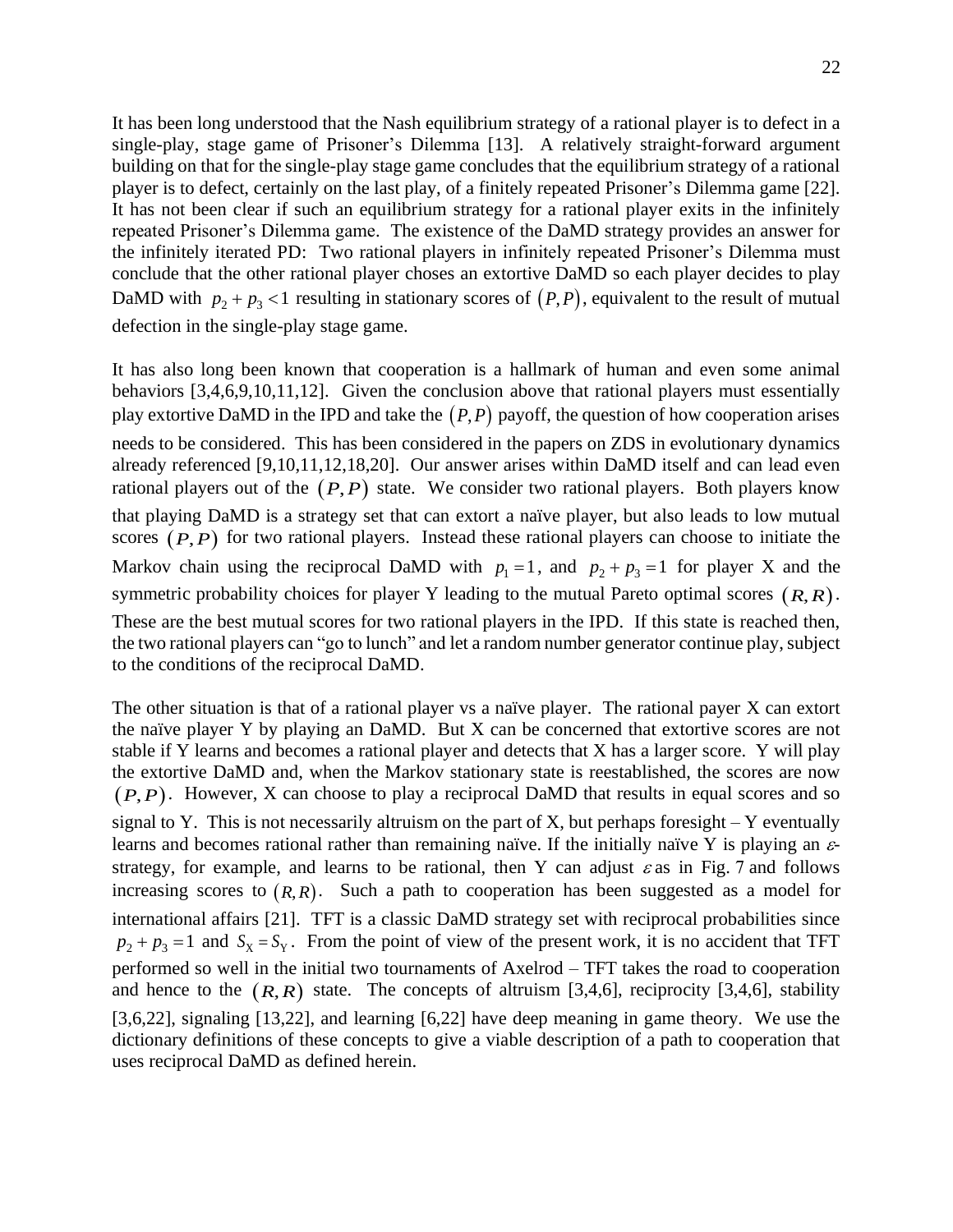A naïve player always has a score lower than a rational player playing an extortive DaMD unless the naïve player choses an DaMD, perhaps by chance. As a final example, let X select the extortive DaMD given by  $\mathbf{p} = (3/4, 1/4, 1/4, 0)$ , and Y select an  $\varepsilon$ -strategy given by  $\mathbf{q} = (\varepsilon, \varepsilon, \varepsilon, \varepsilon)$ . Using the results in Section VII and choosing Axelrod values, the scores are given by  $(3+10\varepsilon - 5\varepsilon^2)/(3-\varepsilon)$  $S_X = (3+10\varepsilon - 5\varepsilon^2)/(3-\varepsilon)$  and  $S_Y = 3/(3-\varepsilon)$  with extortive ordering  $S_X > S_Y$  if  $0 < \varepsilon < 1/2$ . The equal scores (1,1) occur when  $\varepsilon = 0$ . To quantify the asymmetry in the extortive scores, we define a distance measure  $d(\varepsilon)$  between scores by  $d(\varepsilon) = S_X - S_Y = 5\varepsilon(2-\varepsilon)/(3-\varepsilon) \ge 0$ . Such a distance measure is related to the concept of frustration that is useful in landscape theory of complexity [19,24,25] and to potential games [22]. In Fig. 8, we plot the scores and the distance measure for rational and naïve players starting at  $(1,1)$  so  $\varepsilon = 0$ . The rational player plays the extortive DaMD above and the naïve player Y randomly increases  $\varepsilon$  over 1000 Markov steps to increase Y's own score. Our discussion above suggests that such a relatively large distance of 2.5 and



Figure 8. Scores and distance metric vs Markov steps. Rational extortive DaMD  $(X)$  vs Naïve  $\varepsilon$ -Strategy  $(Y)$ . See text.

resulting frustration for scores at Markov step 1000 is not be stable if the naïve player learns, becomes rational, and plays an extortive DaMD. We described above a reciprocal strategy profile DaMD that leads to cooperation and the state  $(R, R)$ . Theoretical explanation of the path to cooperation may ultimately be based on detailed landscape dynamics [19,24,25] and fluctuations [25,26,27]. The present paper provides insight for the development of such a path.

# **Acknowledgement**

I thank Prof. Stephen G. Walker of Arizona State University for many discussions over the years that eventually interested me enough in game theory to attempt the research reported here.